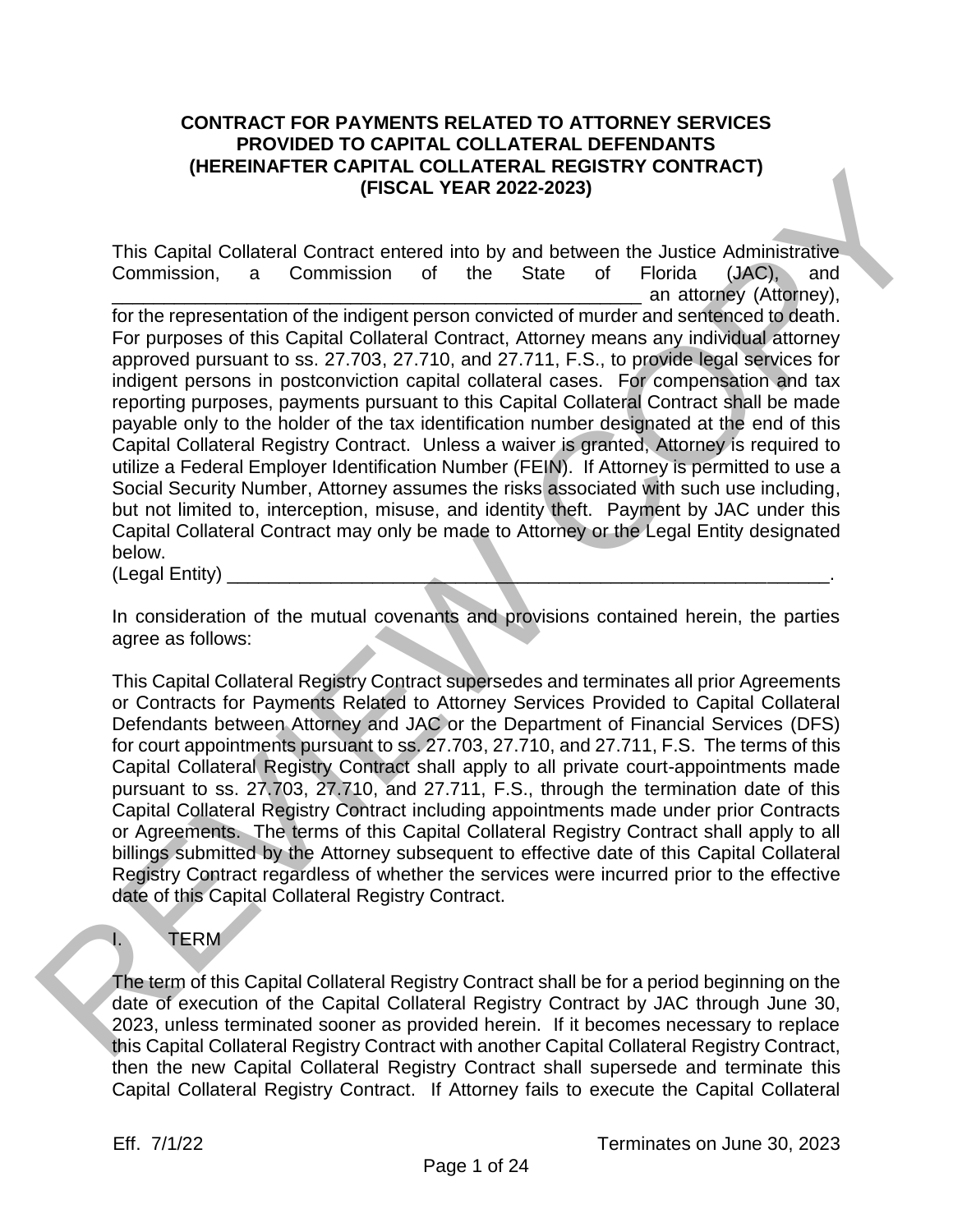Registry Contract on an annual basis, Attorney's name shall be removed from the JAC Capital Collateral Registry, rendering Attorney ineligible for appointment to new capital collateral postconviction cases.

#### II. SERVICES

1. Attorney contracts with JAC to immediately undertake representation of the Client named above in collateral proceedings challenging his or her conviction and sentence of death. Attorney affirms that he or she is: a member in good standing of the Florida Bar; has complied with the requirements of ss. 27.704(2) and 27.710(1), F.S., and Fla. R. Crim. P. 3.112(k). Attorney further certifies that following appointment to a case he or she intends to continue the representation under the terms and conditions set forth in this Capital Collateral Registry Contract until the sentence is reversed, reduced, or carried out, or until released by order of the trial court, at which time this Capital Collateral Registry Contract shall terminate.

2. Attorney shall personally perform the legal services required for the case. Attorney shall at all times comply with all requirements of the Florida Statutes, the Rules of Professional Conduct, the Rules Regulating The Florida Bar, any other applicable rules and the practice and procedures of courts within the scope of representation. Attorney may not reassign or subcontract any appointed case or portion thereof to another attorney or bill for work performed by another attorney except for a single attorney designated pursuant to s. 27.711, F.S. (Designated Assistant Attorney). This limitation on subcontracting, reassigning, or billing shall include associates or partners of Attorney's law firm regardless of whether the associate or partner is on the Capital Collateral Registry. Attorney affirmatively waives the right to seek compensation for work performed by any other attorney except for a single attorney designated pursuant to s. 27.711, F.S. Attorney shall not bill for work performed by a paralegal, secretary (or other similar clerical office support), legal assistant, administrative assistant, or any other employee of Attorney's law practice. Attorney shall not bill for clerical or secretarial work, or work of a similar nature, performed by Attorney. Attorney shall not bill for overhead expenses either directly or indirectly through a due process vendor. Overhead expenses include, but are not limited to, expenses associated with postage, courier services, internal or in-house copying, telephone charges including long distance and collect calls, and computerized research services such as Westlaw and Lexis/Nexis. Attorney shall not bill for the purchase of computer equipment including portable flash and hard drives, portable devices including MP3 players, office equipment, office supplies, legal materials, books, clothing, personal items, haircuts, manicures, or other such personal services for Client. Attorney may only be compensated for services reasonably necessary for defense of the case. outsterar postconviction cases.<br>
I. SERVICES (WER SERVICES INTERNATION and the Clear manned above in collation of the Clear manned above in collation procedures challenging its or her conviction and services of a<br>
Hatter o

3. Attorney shall provide Client all professional legal services reasonably required related to pending matters from the time of appointment through conclusion. When appropriate, Attorney agrees to take such other action as may be required to protect Client's interests in accordance with Florida and Federal Rules of Procedure and any other applicable provisions of state and federal laws.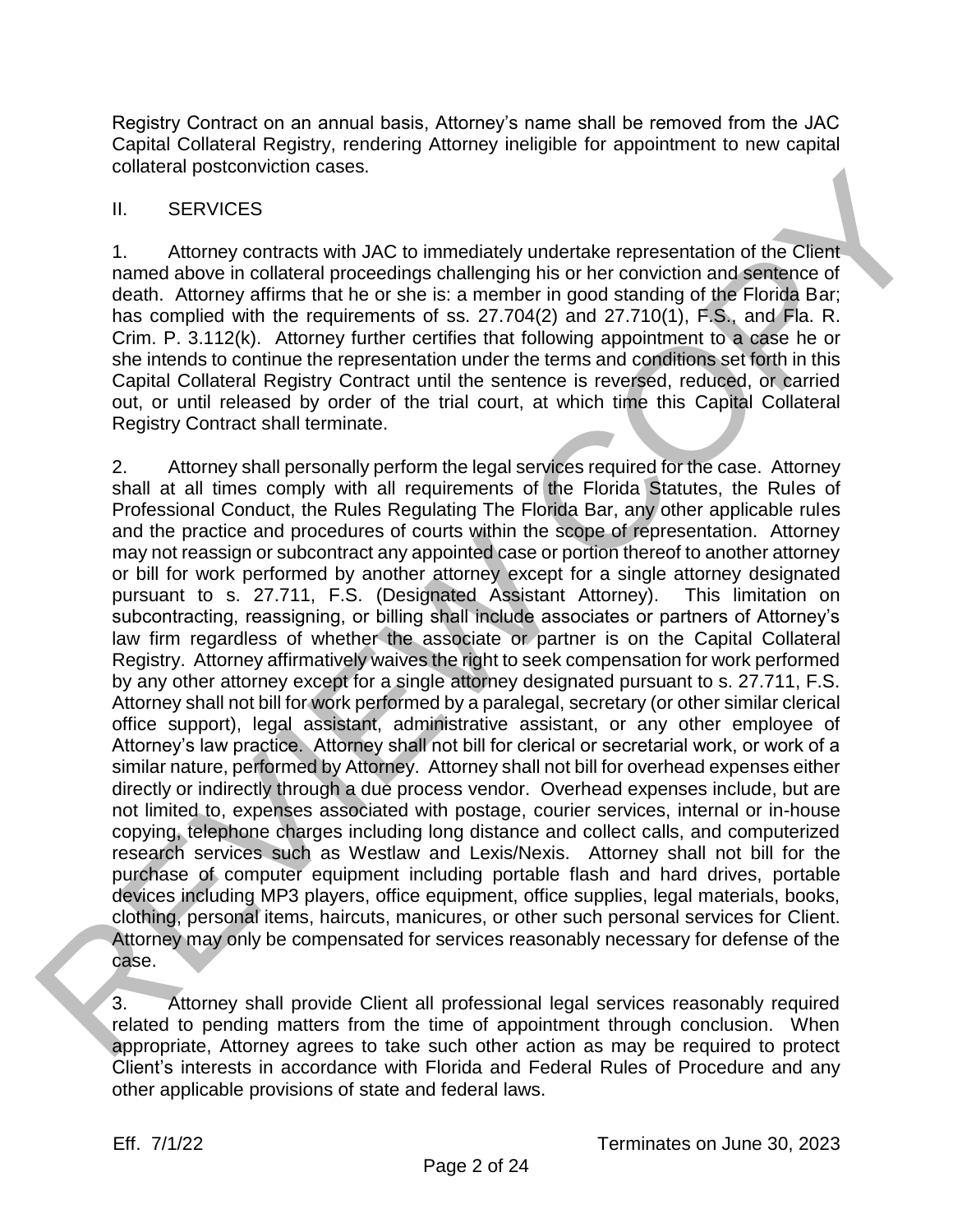4. Attorney shall provide competent representation to Client.

5. Upon appointment to a case Attorney shall forward to JAC via pleadings@justiceadmin.org a copy of the court's order of appointment that clearly indicates the name of the judge, the style of the case, and the case number; and a copy of the Florida Supreme Court opinion affirming the sentence of death.

6. Attorney or Attorney's firm shall own, possess, or have routine access to a computer, portable hard drive(s) capable of receiving electronic discovery, a printer, and a scanner. Attorney shall have internet access and an email account capable of receiving correspondence from JAC.

7. JAC provides a secure website, *MyJAC*, through which Attorney and any authorized representative(s) must open new cases, submit billings, and execute contracts with JAC. Attorney may also track billings through *MyJAC*. Attorney is responsible for registering an account on *MyJAC*. Attorney will only allow persons authorized by Attorney to have access to the Attorney's *MyJAC* account. Attorney is liable for the actions of any authorized persons as if Attorney had performed the action personally including, but not limited to, submitting or signing documents on behalf of Attorney. Attorney has the sole responsibility for taking action necessary to maintain security of Attorney's *MyJAC* account including, but not limited to, changing passwords for that account if an authorized person leaves Attorney's employ. For security purposes, Attorney grants JAC the authority to collect client internet protocol (IP) addresses and browser information when Attorney logs onto *MyJAC*. 3. Lipson appoinnent to a case witching to an access and the case in the present to a scale the name of this plane the back and the case and the case in the size of the Fordia Superinte Court cylinming the sensitive of th

8. Attorney shall submit any billing for payment of attorney fees and/or reimbursement of due process costs and related expenses through the Online Billing Submission system located on *MyJAC*. Attorney shall use a unique invoice number for each billing submitted to JAC. Attorney shall approve or reject any billing for due process services submitted by a due process vendor through *MyJAC* as soon as feasible, generally no more than 10 business days after notification that a due process vendor has submitted a billing.

9. Service of motions, orders, and other pleadings shall be served in the manner directed by the Registry Contract and the JAC Policies and Procedures. Attorney stipulates that a motion, order, or other legal pleading shall not be deemed served on JAC pursuant to the Florida Rules of Court Procedure until served on JAC in the manner required by the Registry Contract and the JAC Policies and Procedures.

# III. COMPENSATION

1. Attorney shall be paid in accordance with the provisions of s. 27.711(4) - (6), F.S. Attorney understands and agrees that in accordance with the provisions of s. 27.711(3), F.S., these provisions constitute the exclusive means of compensation hereunder except that, when appropriate, Attorney must seek further compensation from the Federal Government, as provided in 18 U.S.C. s. 3006A or other federal law, in habeas corpus litigation in federal courts.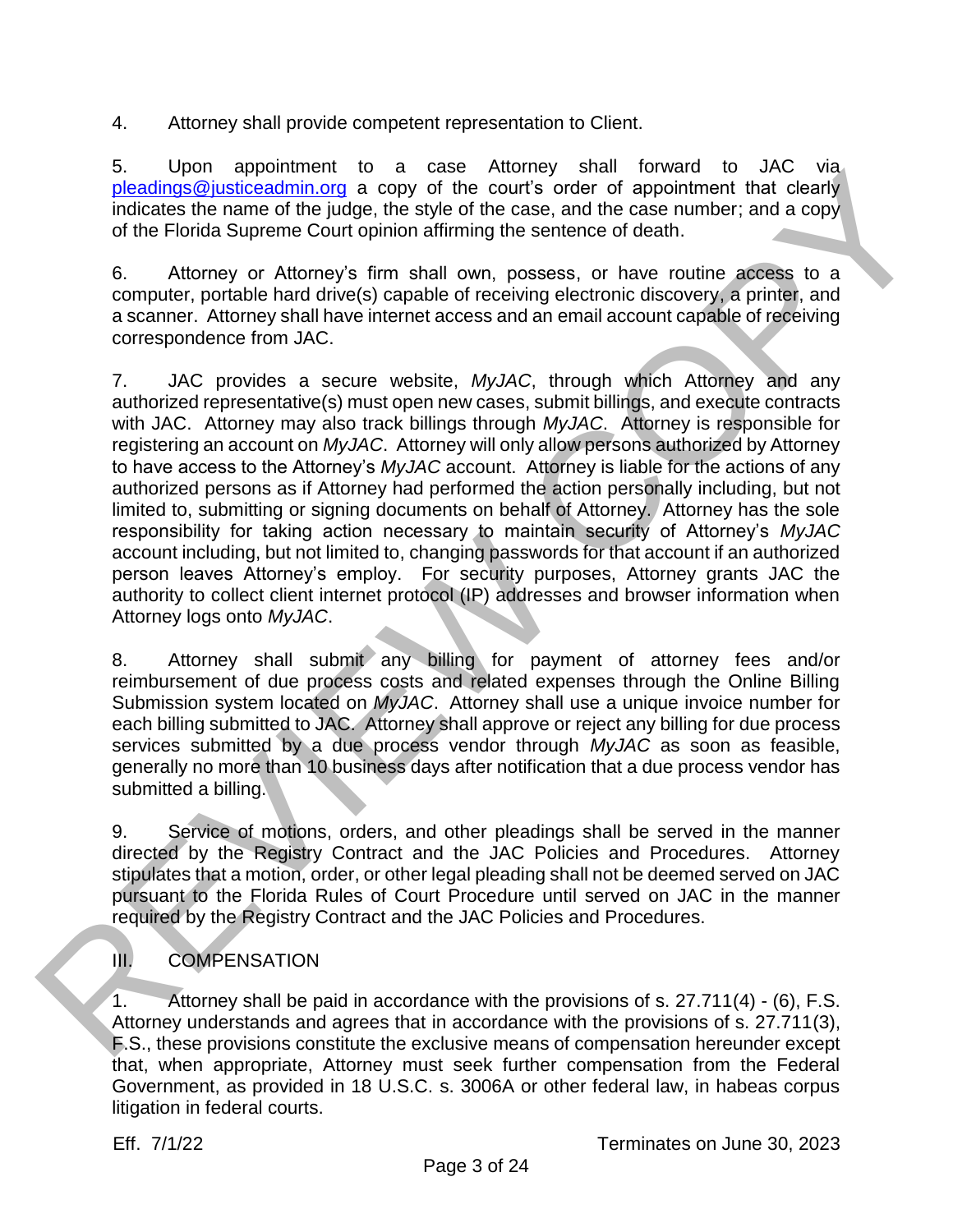2. Overpayments by JAC of attorney fees, costs, or related expenses are subject to full recovery by JAC. The method of recovery is at the discretion of JAC and may include, but not be limited to, offsets against future payments, direct reimbursement of overpayment to JAC by Attorney, or any other remedies available to a creditor by law.

3. The State of Florida and JAC's performance and obligation to pay under this Capital Collateral Registry Contract are contingent upon an annual appropriation by the Legislature. Further, JAC's performance under this Capital Collateral Registry Contract is also contingent upon compliance by Attorney with JAC Policies and Procedures for Capital Collateral Private Court-Appointed Counsel.

4. Except as provided in this Capital Collateral Registry Contract, Attorney agrees to complete all cases assigned to Attorney, even though completion of the case may occur beyond the term of this Capital Collateral Registry Contract. Compensation for cases that remain open beyond this Capital Collateral Registry Contract shall be subject to this Capital Collateral Registry Contract unless superseded by another Capital Collateral Registry Contract. turn recovery by you. In emerinos or recovery is a trie also reached to during translation and the constrained to a<br>but in the time of the constraints of the constraints of the constraints of<br>orientation of the constraints

5. The procedures set forth in this Capital Collateral Registry Contract constitute the sole method by which Attorney can seek compensation. Attorney acknowledges and accepts that JAC has the right to an evidentiary hearing for any case in which Attorney seeks to exceed statutory and contractual limitations or where JAC has other substantive concerns regarding the intended billing.

6. Attorney shall designate who shall receive payment from JAC under this Capital Collateral Registry Contract. Payment by JAC under this Capital Collateral Registry Contract may only be made to Attorney. Attorney shall hold JAC harmless from any and all liability which might arise from any dispute or litigation as a result of a payment by JAC.

7. Pursuant to the requirements of s. 27.711, F.S., and this Capital Collateral Registry Contract, prior to filing a motion for an order approving any payment under this Capital Collateral Registry Contract, Attorney shall submit to JAC an intended billing which shows time expended and expenses incurred set forth in sufficient detail for a proper audit thereof.

8. The Capital Collateral Invoice/Voucher Cover is essential for the satisfactory submission of any request for attorney fees and costs. Attorney must appropriately complete, execute, and submit the applicable Invoice/Voucher Cover, as well as all necessary supporting documents.

9. Attorney shall itemize legal services (itemized in tenths of an hour increments) and certify the time. By executing the applicable Capital Collateral Invoice/Voucher Cover available on the JAC website, Attorney is certifying under oath that Attorney or Designated Assistant Attorney has completed the work listed in the itemized statement.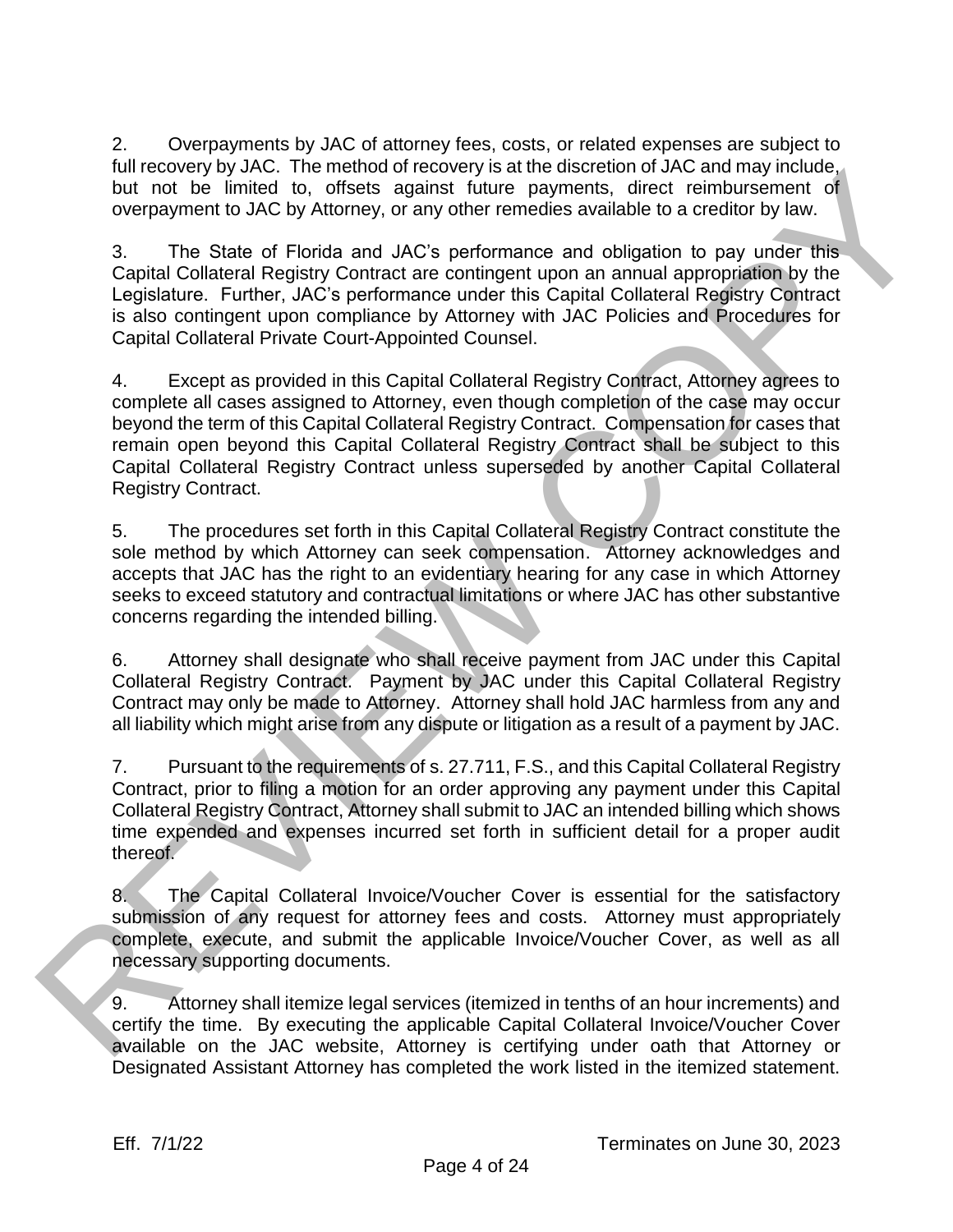The JAC Invoice/Voucher Cover is the functional equivalent of a verified pleading and should be read and reviewed with the same degree of diligence as such a pleading.

10. If Attorney has accrued more than \$25,000 in unbilled attorney fees, Attorney should submit an interim billing to JAC, unless Attorney reasonably anticipates this case will reach the conclusion of a stage under s. 27.711(4), F.S., within six months.

#### IV. INVESTIGATIVE FEES AND MISCELLANEOUS EXPENSES

1. Attorney acknowledges and agrees that investigative fees and miscellaneous expenses are the sole responsibility of Attorney. JAC is not privy to any agreement or contract between Attorney and due process vendors and in no way accepts responsibility or liability for quality of service, terms and conditions, or any other aspects of any agreement or contract between Attorney and due process vendors.

2. Pursuant to ss. 27.425 and 27.5305, F.S., the rates for due process services are established annually in the General Appropriations Act. The rates applicable for criminal cases shall be applicable to services rendered pursuant to this Capital Collateral Registry Contract unless superseded by general law. When there are no established rates for a due process service in a circuit, JAC relies on the rates recommended by the Indigent Services Advisory Board, as set forth in JAC Policies and Procedures, for guidance. For purposes of this Capital Collateral Registry Contract, the phrase "Established Rates" is defined as the rates established annually in the General Appropriations Act. The Established Rates are subject to change and may be amended from time to time during the course of this Capital Collateral Registry Contract. It is Attorney's responsibility to remain informed of changes and amendments to the Established Rates. The Established Rates shall be posted on JAC's website at: 10. If Attornoy has accrued more han \$25,000 in unbilled attompy leas, Attornoy<br>should submit an interim billing to JAC, unless Attornoy (searchly anticipates this case<br>will result the morntosion of a stage under s. 27.711

https://www.justiceadmin.org/court\_app\_counsel/formsandrates.aspx#rates.

3. JAC, as a courtesy to Attorney and at the sole discretion of JAC, may make payment directly to due process vendors that have executed a due process contract with JAC. Payment by JAC directly or by reimbursement to Attorney for due process services shall only be made if the billing procedures and rates sought are in compliance with Florida Statutes, applicable court Administrative Orders, and JAC Policies and Procedures. If Attorney engages a vendor at rates in excess of the Established Rates, or in excess of higher rates specifically authorized by written court order, Attorney shall be responsible for the difference between the applicable Established Rates or rates authorized by court order, and the rates billed by the vendor. JAC is entitled to notice and an opportunity to be heard prior to any court authorizing rates higher than the Established Rates or where there are no Established Rates.

4. Attorney agrees that if a due process vendor or other entity providing services to the defense does not have a contract with JAC or is unwilling to bill JAC directly, then Attorney shall pay the vendor or other entity and seek reimbursement from JAC as provided herein. Although a contract is generally not required for other state entities, a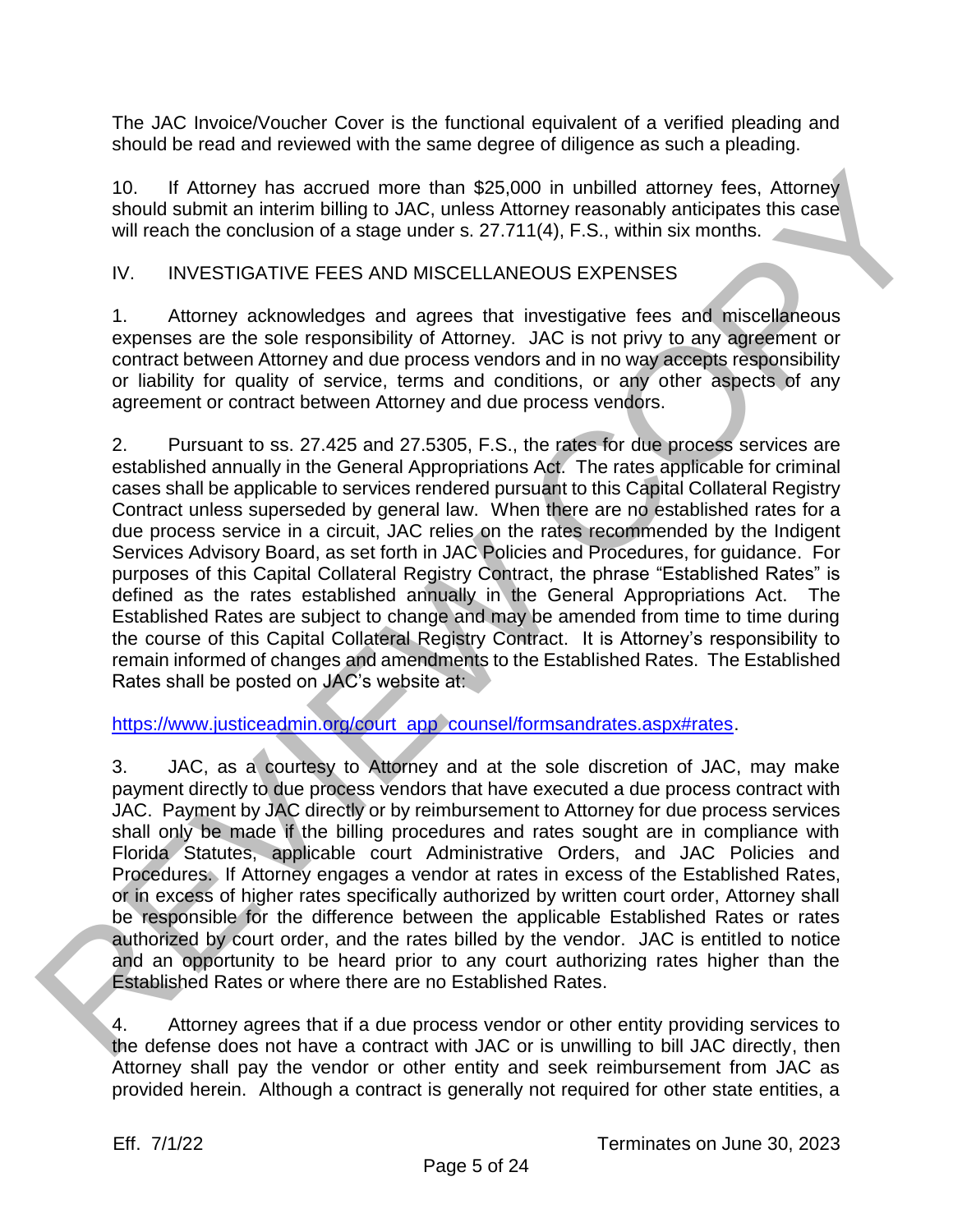state entity must be willing to bill JAC directly in order for JAC to make direct payment to the state entity.

5. Attorney agrees to supply JAC with all necessary documentation required under this Capital Collateral Registry Contract and JAC Policies and Procedures for JAC to process for payment any direct billings from due process vendors. Attorney agrees to respond to any billing audit deficiency related to a due process vendor billing within thirty (30) days of receipt of a billing audit deficiency. The failure to provide necessary documentation required for payment of due process vendors may result in JAC withdrawing the privilege of JAC making direct payment to due process vendors. If Attorney or a due process vendor fails to respond to a billing audit deficiency or fails to provide necessary documentation within a reasonable period of time, then JAC may take appropriate action including, but not limited to, rejecting the bill for payment, issuing a letter of objection to payment, or paying the amount authorized pursuant to the Established Rates or applicable court order.

6. Except when prior court approval is not required pursuant to the express terms of the Florida Statutes, the General Appropriations Act, or JAC Policies and Procedures, a motion for investigative fees or miscellaneous expenses must be served upon JAC prior to a court entering an order authorizing or otherwise approving expenses. Attorney agrees and acknowledges that the existence of an administrative order or local rules authorizing costs without prior court approval does not relieve an attorney from filing a motion seeking prior approval or authorization for expenses. JAC is entitled to at least five (5) business days' notice of any hearing set on a motion for expenses unless JAC affirmatively consents to a lesser amount of notice. JAC's failure to respond to a motion for expenses shall not be deemed a waiver of JAC's right to be heard regarding the authorization for expenses. Attorney shall not seek to obtain a court order prior to obtaining a response from JAC. If Attorney obtains an order in violation of this subparagraph, Attorney agrees not to contest any motion to vacate filed by JAC. 5.<br>
Califormation required to supply JAC with all necessary documentation required under<br>
time-capital colletion President Deliveration frequency in constraining the model in constraining and the process wendof bulling wit

7. JAC shall have standing to contest the authorization for any expenses and the amount of said expenses. Attorney shall have the burden to establish that the expenses are reasonable and necessary to the defense of the case.

8. Any order authorizing the procurement of due process services must list the service(s) to be provided, the compensation rates for the vendors where the rates sought exceed the Established Rates, and a maximum amount authorized for each service. A maximum amount authorized is not necessary for orders authorizing transcripts. Any order not containing this information is not sufficient for payment purposes.

9. A motion seeking authorization or additional funds for a private investigator, mitigation specialist, or an expert shall set forth the particularized need for the requested services based on the circumstances of the case. Attorney is responsible for tracking the amounts incurred by a private investigator, interpreter, mitigation specialist, or an expert and filing an appropriate motion for additional funds before the exhaustion of the prior order(s) authorizing due process services.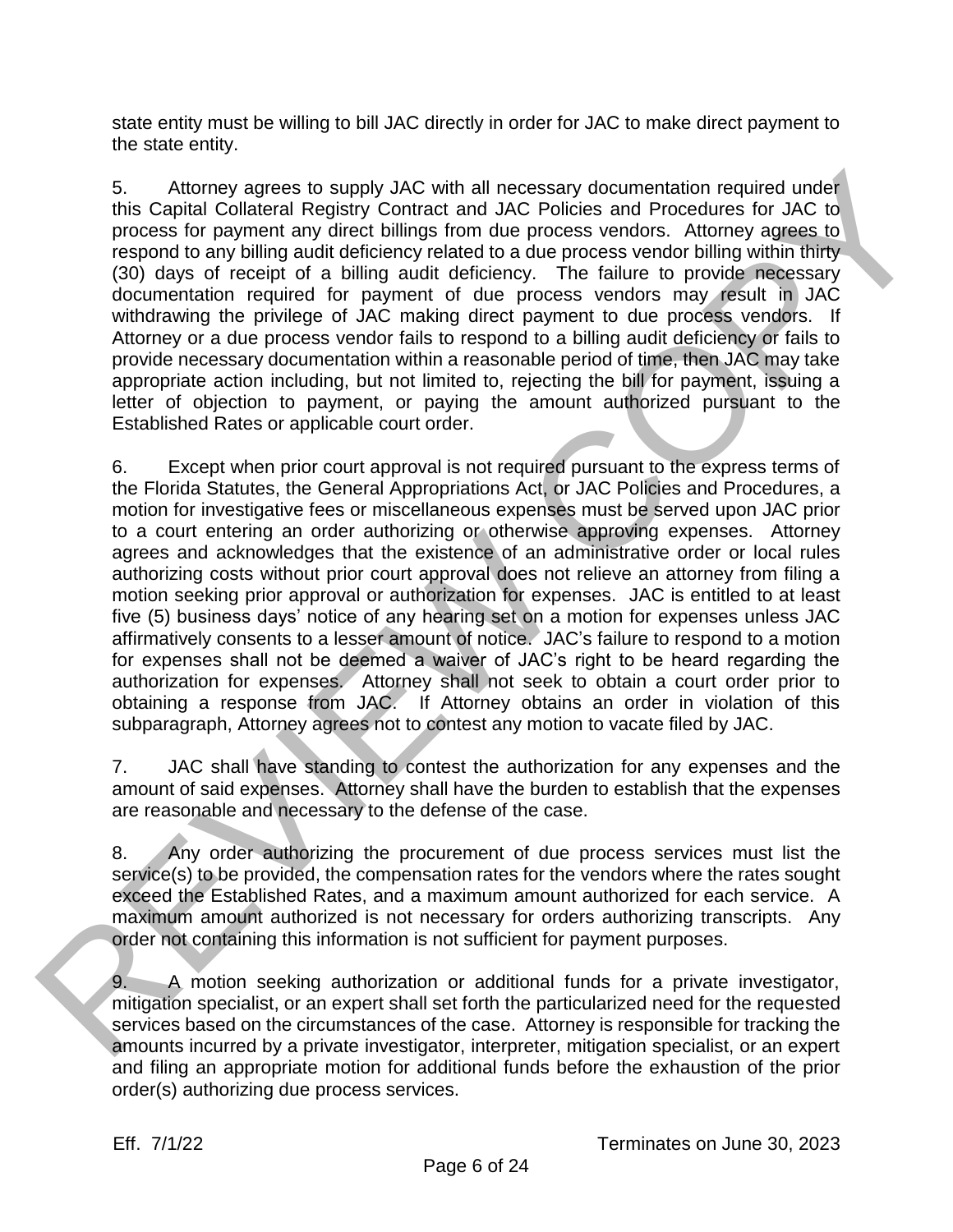10. Attorney acknowledges that any private investigator retained to provide services in Florida must be licensed pursuant to Florida law. JAC is not authorized to pay for any private investigator services provided in Florida by a person not properly licensed pursuant to Florida law.

11. Attorney agrees that the role of a private investigator is limited to providing investigative services such as locating and interviewing witnesses; locating and securing documents and other evidence relevant to the case; performing background checks; and researching any other factual issues relevant to the case such as credibility and character of witnesses. Where private service of process is authorized, an investigator can also serve subpoenas on ordinary, non-law enforcement witnesses; however, the investigator can only bill the flat rates applicable for private service of process regardless of the amount of time spent serving the subpoena. Attorney agrees investigator is not a substitute for a paralegal or secretary and cannot be used to perform administrative tasks including, but not limited to, retrieving discovery from the state attorney; copying documents from a court file; delivering materials to the defendant; or any other tasks of a paralegal or secretarial nature. If multiple investigators are employed on a case, only one investigator should be assigned or compensated for any particular task. Also, JAC shall only compensate a single investigator for attendance at meetings with Attorney or other members of the defense team regardless of the number of investigators that attend the meeting. JAC will not pay for any time related to training investigators or investigator interns. A private investigator providing services on a case shall not provide expert or mitigation specialist services on the same case. In-hones must be licenseed pursuant to honda is w. Jov. Is not automoge to pay for any the mediation and property incereasing the pursuant is property incereasing the pursuant to Florida law. Jov. Is not allow the pursuant

12. Service of process upon witnesses shall be through the sheriff unless the sheriff is unable or unavailable to provide service of process. Under s. 57.081, F.S., the sheriff is available to provide service of process without prepayment in cases involving indigent persons. Attorney specifically agrees that the sheriff shall be used to serve in-county law enforcement absent exceptional circumstances. In order to use a private process server, Attorney must serve a motion setting forth the exceptional circumstances requiring use of a private process server upon JAC.

13. Pursuant to ss. 27.7081 and 28.345, F.S., Attorney is exempt from all court-related fees and charges assessed by the clerks of circuit courts. As delineated in s. 57.081, F.S., an indigent person shall receive the services of the courts, sheriffs, and clerks, with respect to pending proceedings, despite his or her present inability to pay for these services including filing fees; service of process; certified copies of orders or final judgments; a single photocopy of any court pleading, record, or instrument filed with the clerk; examining fees; mediation services and fees; subpoena fees and services; service charges for collecting and disbursing funds; and any other cost or service arising out of pending litigation. Attorney is responsible for ensuring compliance with the terms of ss. 28.345 and 57.081, F.S., including, but not limited to, (1) providing necessary documentation to the clerk or sheriff and (2) filing appropriate motions with the trial court to obtain such services pursuant to the exemption or without prepayment. JAC shall not reimburse Attorney, either directly or indirectly through a due process vendor, for charges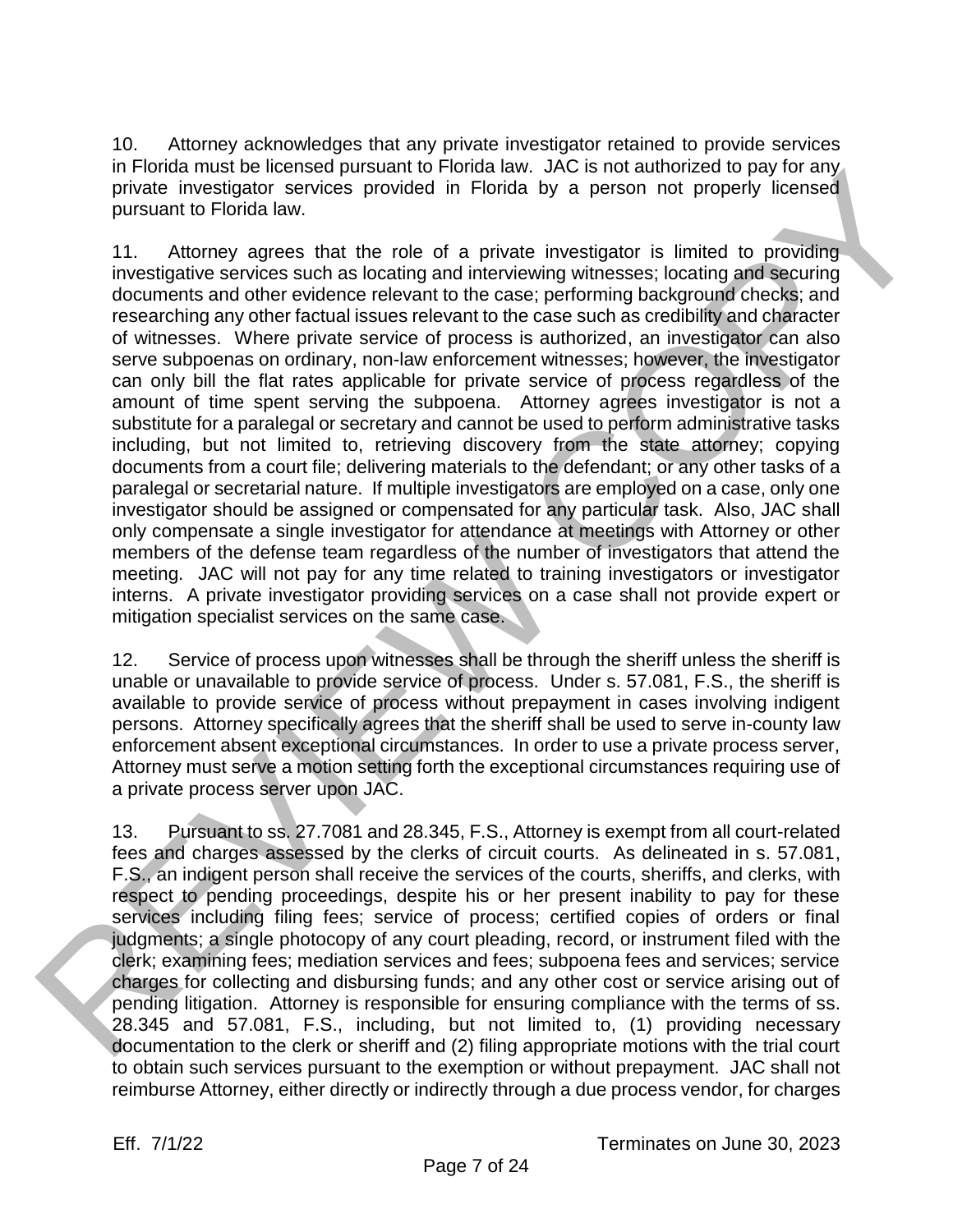paid to the court, the sheriff, or the clerk, in relation to services for which Attorney was statutorily exempt pursuant to s. 28.345, F.S., or the indigent client was entitled to receive without prepayment pursuant to s. 57.081, F.S.

14. If Attorney intends to procure services at rates higher than the Established Rates, Attorney must file a written motion setting forth the basis for the higher rate with service upon JAC. Attorney has the burden to establish that the particular service is necessary to the defense of the case, and that Attorney made a diligent effort to find the service within the Established Rates. A prior authorization for a higher rate for the same or similar services in an unrelated proceeding shall not relieve Attorney from diligent efforts in the case at issue. In order to obtain reimbursement, the order must contain a finding that the service is necessary to the defense of the case, and that Attorney made a diligent effort to find the service within the Established Rates. Diligent effort includes, but is not limited to, evidence that Attorney sought the services of at least three providers willing to work on the case but none were willing to work within the Established Rates. Absent an order expressly authorizing a rate in excess of the Established Rates, JAC will only pay or reimburse for services at the Established Rates. If Attorney procures services at a higher rate, Attorney is solely responsible for paying the difference. without prespyrine publishes to 5.7 user. F.S. a court of the basis higher than the Established Rates,<br>Afthoney mutual ties a vertice method in the third in the stable for the higher states and the method of the anitom of

15. Attorney shall not seek authorization from the court for out-of-state experts or mitigation specialists, absent a showing that there are no such providers with appropriate skills or expertise available, first, in the county in which the case was filed and, second, in any other county in the State of Florida. If Attorney obtains an out-of-state provider without making such a showing, Attorney agrees not to request reimbursement for any travel expenses including compensation for travel time on behalf of the provider. An order authorizing the employment must be in writing and contain specific findings regarding the unavailability of a qualified in-state expert or mitigation specialist. Attorney shall submit a copy of the order to JAC.

16. For interpreting services, JAC is responsible for services provided outside the court such as depositions and witness interviews. JAC is not responsible for payment of interpreting services provided in court or at other judicial proceedings such as proceedings before a general magistrate.

17. JAC shall only pay for actual services provided by due process vendors that are reasonably necessary for the defense of the case. JAC has no responsibility for and will not pay for any cancellation fees or loss of business charges.

18. JAC shall not prepay or provide a retainer for investigative or miscellaneous expenses. Attorney shall not seek to have JAC prepay or provide a retainer for any due process vendor or service. If a due process vendor requires prepayment or a retainer, Attorney shall pay the amount and seek reimbursement only after the vendor has completed the services for which the prepayment or retainer was paid. Attorney shall only be reimbursed the amount necessary to compensate the due process vendor at the appropriate hourly rate irrespective of the amount of the retainer.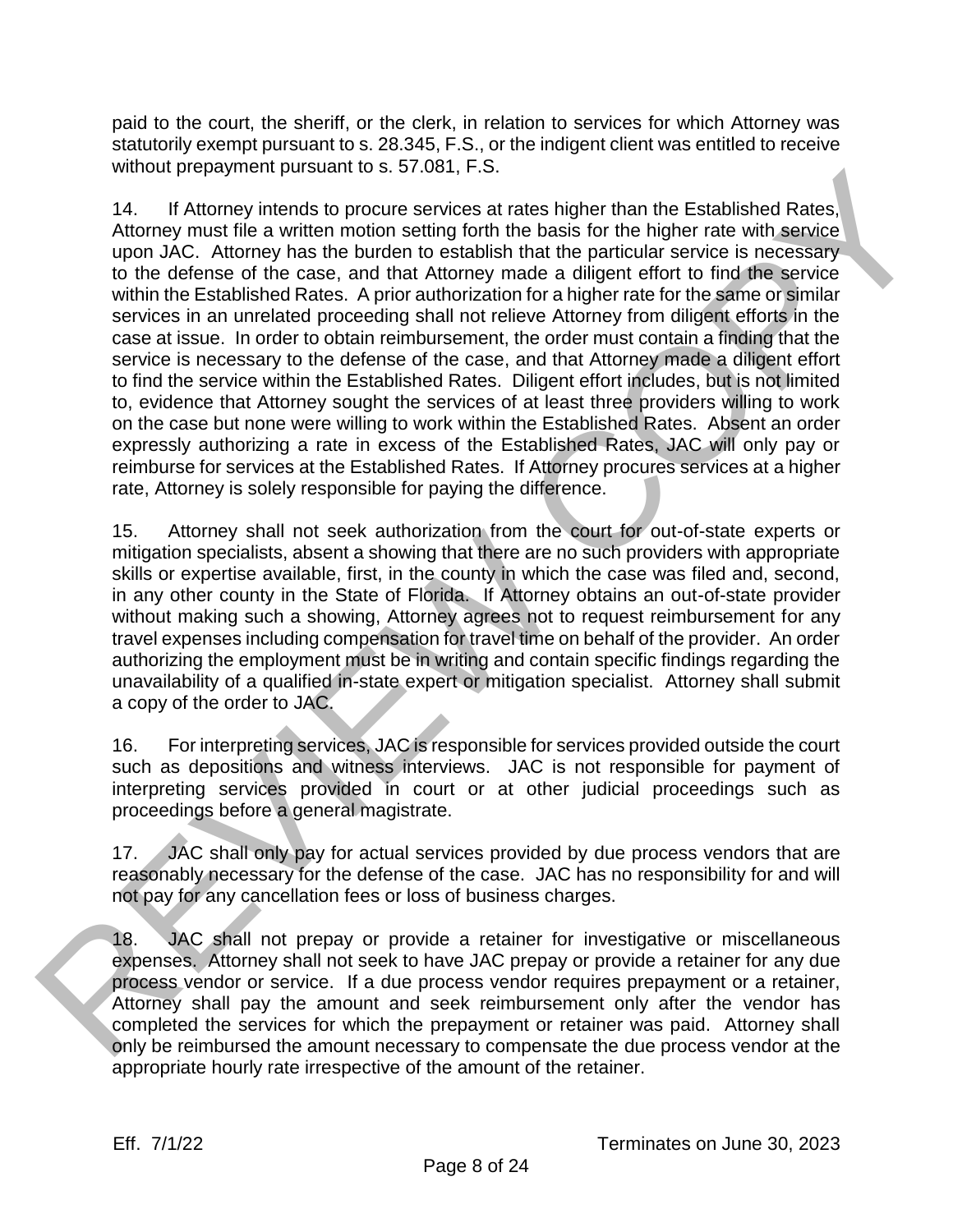19. JAC will not pay for any transcript that is not authorized by court order. The court order must be attached to the bill for said transcripts. Attorney must provide the court reporter with a copy of the order of appointment and the order authorizing the transcript. Absent exigent circumstances, Attorney shall not seek approval for transcription of a deposition or hearing before the deposition or hearing has occurred. In determining the number of pages to be billed, JAC will pay for a title page; index, appearance and/or contents page(s); the transcription of the testimony of the proceeding or deposition; one errata sheet for a deponent or witness; and necessary court reporter certification page(s) at the conclusion of the transcript. JAC will not pay for any pages containing word indexes, summaries, or similar information unless specifically required by court rule. All transcripts must comply with the minimum formatting requirements set forth in Florida Rule of General Practice and Judicial Administration 2.535(f).

20. JAC may pay for the cost of preparing a transcript of a deposition only if Attorney secures an order from the court finding that preparation of the transcript is necessary, in which case JAC may pay for one original and one copy only. The order should reflect the name of the witness and the date of the deposition to be transcribed.

21. JAC may pay for the cost of one original transcript of any deposition, hearing, or other proceeding. Any other payment for a transcript of that same deposition, hearing, or other proceeding, regardless of whether the transcript is an additional original transcript or a copy, shall be at the rate paid for a copy of a transcript. This subparagraph applies regardless of which state agency pays for the first original transcript. JAC pays rates for regular delivery (10 business days) unless Attorney has filed a motion justifying expedited rates and the court has entered an order authorizing expedited rates.

22. Attorney shall reimburse JAC for any costs such as an interest charge, loss of prompt payment discount, or other costs or expenses to JAC due to delay in payment of a due process vendor invoice attributable to Attorney's error or omission. Attorney shall attempt to resolve any dispute between Attorney and any due process vendors without JAC intervention.

23. Attorney shall not obtain due process services for Client from a due process vendor or other business entity of which Attorney or Attorney's parent, spouse, child, or sibling, is an officer, partner, director, or proprietor or in which Attorney or Attorney's parent, spouse, child, or sibling, or any combination of them, has a material interest in any form whatsoever. Attorney shall also not obtain due process services for Client from a due process vendor or other business entity with whom Attorney shares any form of financial interest including, but not limited to, joint ownership of property. Attorney shall not share office space with a due process vendor providing due process services to Client. Attorney shall not solicit or accept anything of value to Attorney, including a gift, loan, reward, promise of future employment, favor, or service, from a due process vendor or other business entity who provides due process services to Client. Attorney shall not provide anything of value to a due process vendor, including a gift, loan, reward, promise of future employment, favor, or service, to a due process vendor or other business entity who Report with a copy of the order of supportment and the order authorizing the ratischic-<br>Aboard adjacent actions a Altomy shall not sook approval of transcription of a<br>single-action of maints below alternative alternative m provides due process services to Client.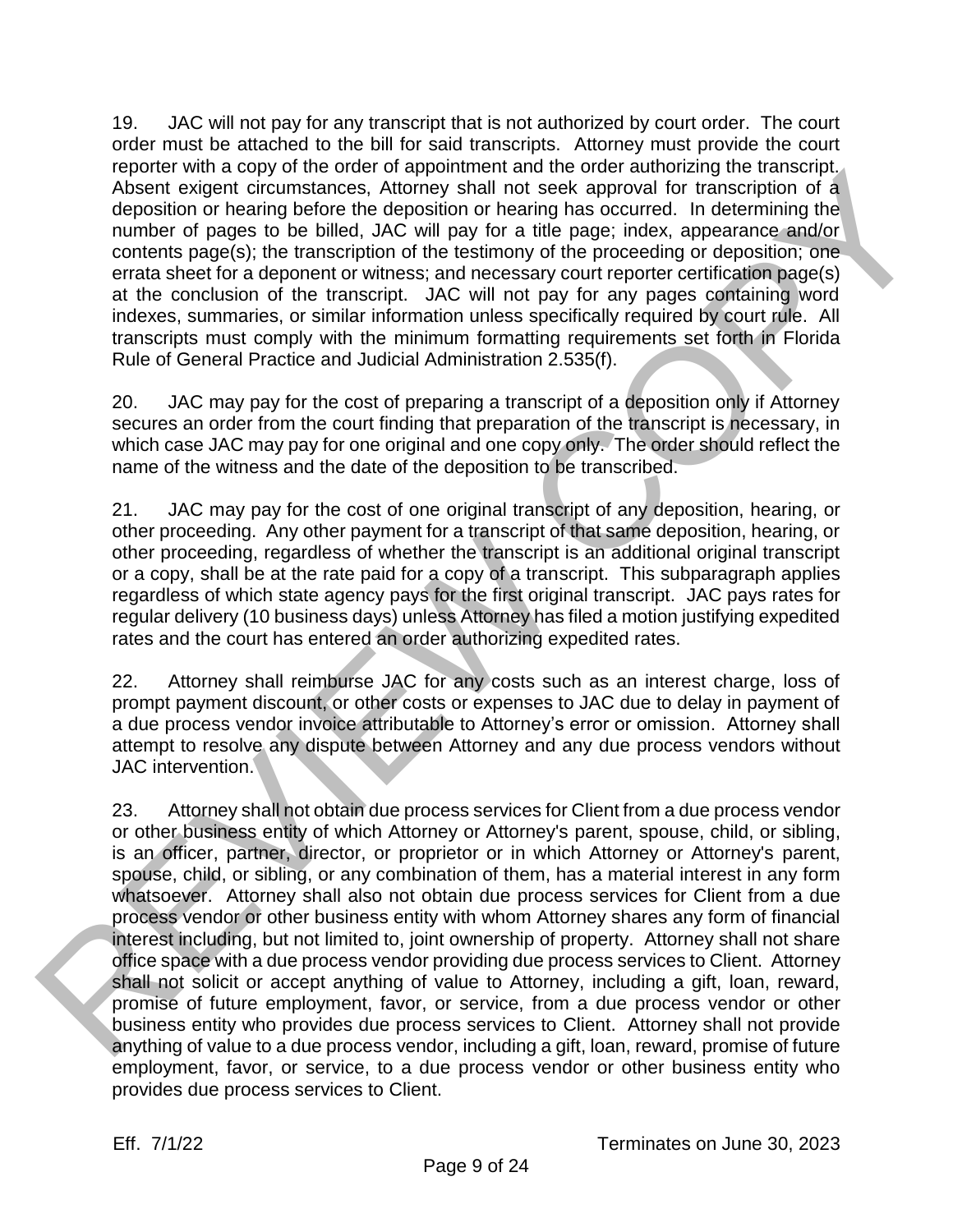24. Signing the Invoice/Voucher Cover for a due process vendor is not a ministerial act. By signing the Invoice/Voucher Cover, Attorney is certifying that the services provided by the due process vendor were satisfactorily performed and were necessary. Attorney is solely responsible for verifying the services listed on the JAC Invoice/Voucher Cover are an accurate representation of the due process services received by Attorney. If Attorney knew or should have known that the information contained on an Invoice/Voucher Cover was inaccurate at the time Attorney executed the Invoice/Voucher Cover and this results in an overpayment to the due process vendor, Attorney is jointly liable with the due process vendor for any recoupment of the overpayment by JAC as provided herein. act. "By signing the involve volcote corocity. Attorney is sertinging that the serves of the more than the serves of the Murrime Hauthous Hauthous Hauthous Control in Although the control of the Murrime Victoria (in the M

# V. ATTORNEY QUALIFICATIONS

1. Attorney represents that he or she is a member in good standing of The Florida Bar and meets at least the minimum experience and continuing education requirements as established pursuant to ss. 27.704 and 27.710, F.S., and Fla. R. Crim. P. 3.112(k).

2. Attorney shall notify JAC of any disciplinary action against Attorney or Legal Entity where probable cause has been found within 30 days of the finding. Attorney shall notify JAC of all appointed cases in which there is a judicial finding that Attorney provided ineffective assistance of counsel within 30 days of the finding.

3. Attorney shall notify JAC of any change in status or information pertinent to the Capital Collateral Registry Contract including, but not limited to, qualifications, employment status, Florida Bar status, acceptance of any employment or independent contractor relationship with a state agency, removal from a court-appointed registry or case, and contact information. JAC may suspend or terminate the Capital Collateral Registry Contract for failure to maintain attorney qualifications pursuant to Paragraph XV of the Capital Collateral Registry Contract.

# VI. LICENSES/FLORIDA BAR MEMBERSHIP

It shall be the sole responsibility of Attorney to comply with all applicable federal, state, county, and municipal statutes, ordinances, rules, and regulations in the performance of Attorney's obligations under this Capital Collateral Registry Contract. Attorney shall, throughout the term of this Capital Collateral Registry Contract, be a member in good standing with The Florida Bar.

# VII. CERTIFICATION OF CASELOAD

By executing this Capital Collateral Registry Contract Attorney certifies that he or she is counsel of record in not more than 10 capital collateral postconviction proceedings as provided in s. 27.711(9), F.S.

VIII. CERTIFICATION OF CONTINUING LEGAL EDUCATION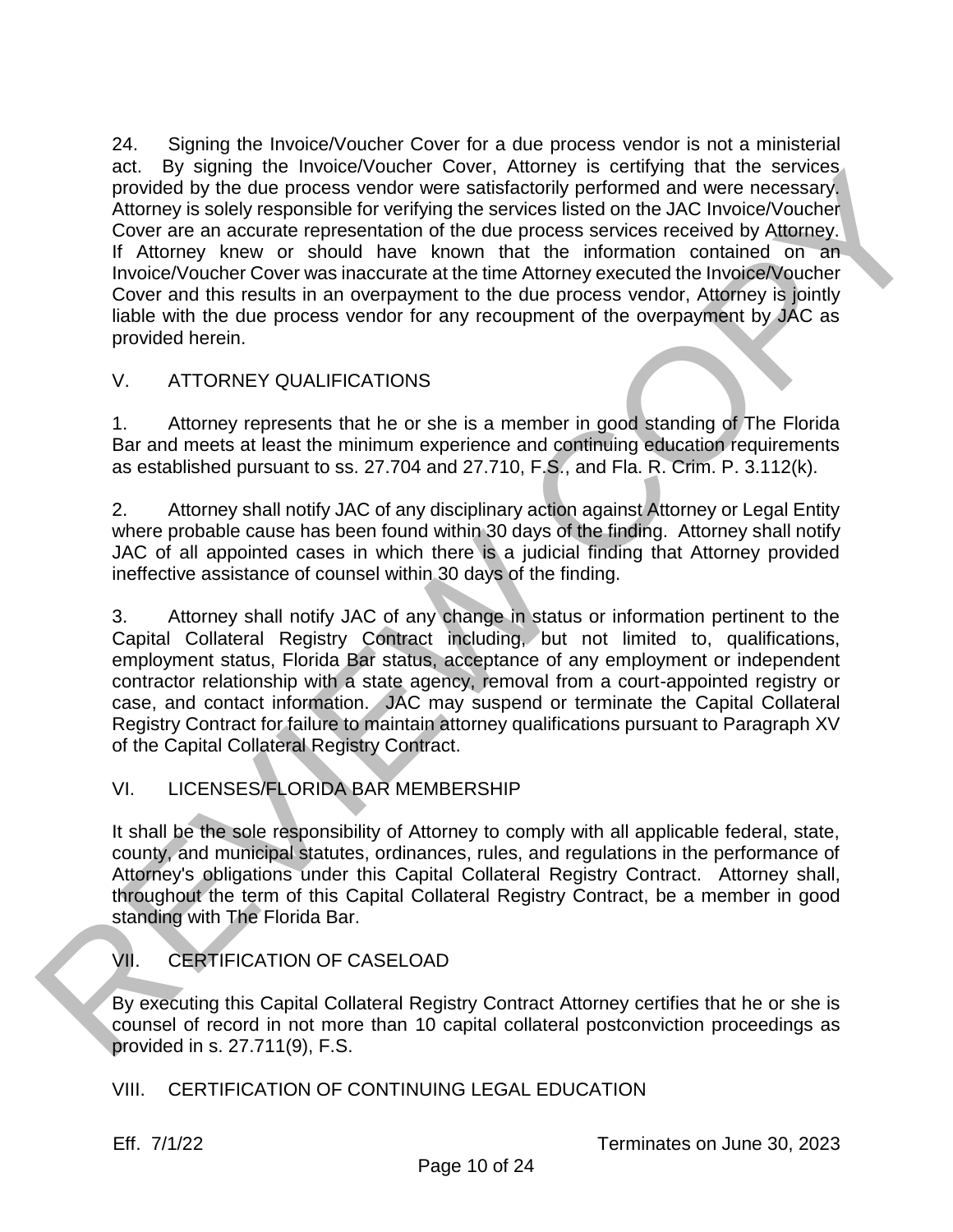By executing this Capital Collateral Registry Contract, Attorney certifies that he or she has attended within the last year a continuing legal education program of at least ten (10) hours duration devoted specifically to the defense of capital cases, if available. Continuing legal education programs meeting the requirements of this rule offered by The Florida Bar or another recognized provider and approved for continuing legal education credit by The Florida Bar shall satisfy this requirement. The failure to comply with this requirement may be cause for removal from the Registry until the requirement is fulfilled, as provided in s. 27.710(1), F.S.

#### IX. INDEPENDENT CONTRACTOR

The parties agree that this Capital Collateral Registry Contract does not create the relationship of attorney and client between Attorney and JAC. This Capital Collateral Registry Contract is not intended to, and shall not be construed to, create the relationship of agent, servant, employee, partnership, joint venture, or association between JAC and Attorney. Attorney is, and shall at all times be deemed, an independent contractor and shall be wholly responsible for the manner in which Attorney performs the services required by the terms of this Capital Collateral Registry Contract. Attorney exclusively assumes responsibility for the acts of Attorney's employees, agents, subcontractors, and all others acting at the direction of, or on behalf of, Attorney as they relate to the services to be provided under this Capital Collateral Registry Contract. Attorney and Attorney's agents and employees shall not be entitled to any rights or privileges of employees of the State of Florida including, but not limited to, compensation insurance, malpractice insurance, and unemployment insurance, as a result of this Capital Collateral Registry Contract. has a menote and when the star enorming lege eucestine in propries the menote and the control of the control of the control of the control of the control of the control of the control of the control of the control of the c

#### X. NO ASSIGNMENT

Attorney shall not delegate or assign this Capital Collateral Registry Contract or compensation owed to Attorney under this Capital Collateral Registry Contract. Attorney shall not assign or delegate any duties or work to another attorney unless that attorney is designated pursuant to s. 27.711, F.S., to the case. Attorney shall not bill for services rendered by another attorney and affirmatively waives the right to seek compensation for work performed by any other attorney except for a single attorney designated pursuant to s. 27.711, F.S.

# XI. NO PROHIBITION ON PRIVATE PRACTICE

Nothing in this Capital Collateral Registry Contract shall preclude Attorney from representing privately retained clients provided that no private case shall be accepted that is likely to cause a conflict of interest with a case appointed to Attorney under this Capital Collateral Registry Contract.

## XII. BILLING REQUIREMENTS FOR REIMBURSEMENT OF ATTORNEY FEES, COSTS, AND RELATED EXPENSES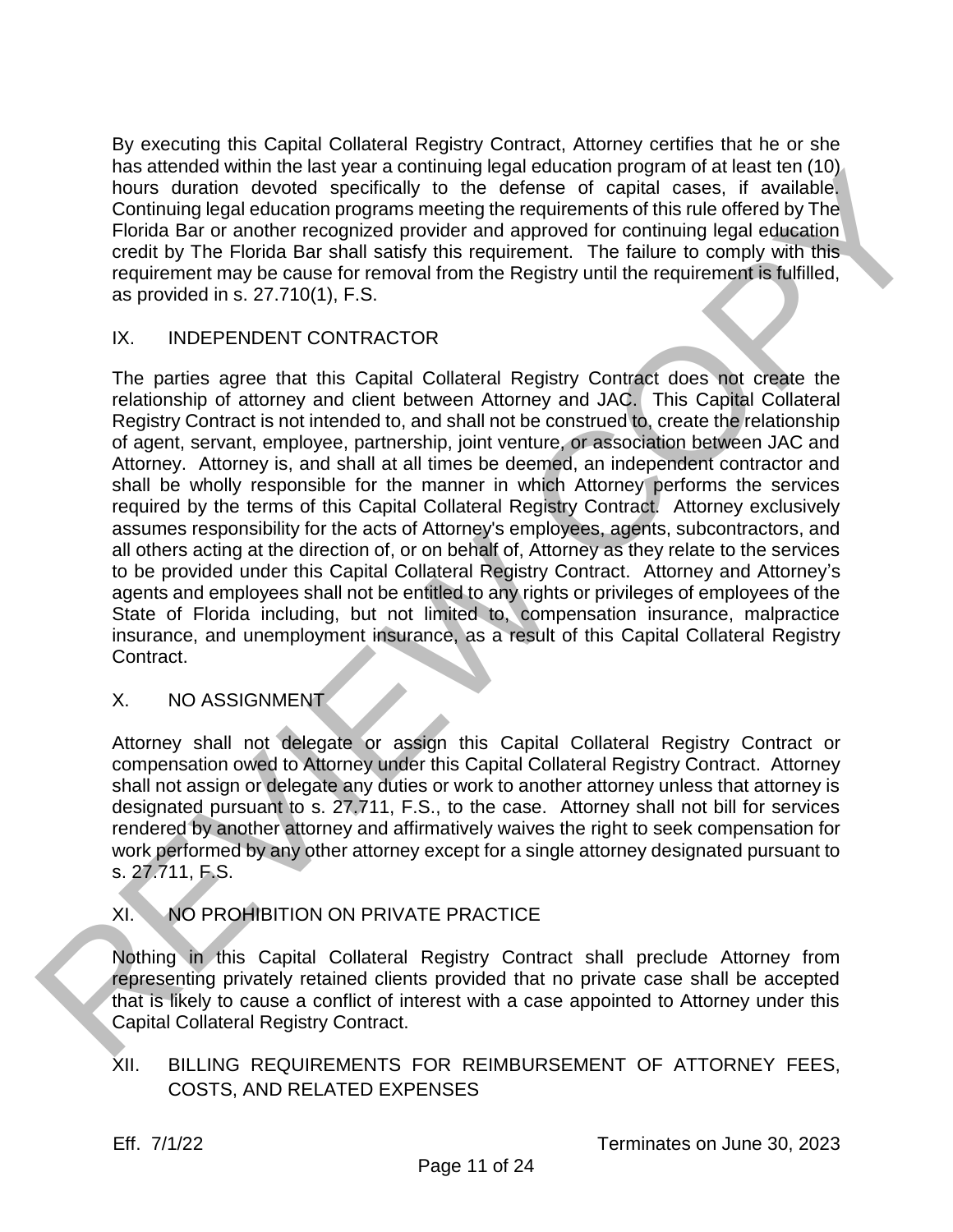1. Attorney shall submit to JAC all bills for attorney fees or related expenses within ninety (90) days after final disposition of a billing stage. All bills must be accompanied by the appropriate JAC Invoice/Voucher Cover.

2. For purposes of this Capital Collateral Registry Contract, the term "disposition" means the end of a billing stage as provided in s. 27.711, F.S., or when the sentence of death is reversed, reduced, or carried out, or when Attorney is released by order of the trial court.

3. Attorney shall comply with all the requirements of this Capital Collateral Registry Contract, Florida Statutes, JAC Policies and Procedures for Capital Collateral Private Court-Appointed Counsel, Administrative Orders, and applicable court orders. Attorney shall submit requests for compensation on applicable JAC forms to obtain compensation for services rendered pursuant to this Capital Collateral Registry Contract. JAC Policies and Procedures for Capital Collateral Private Court-Appointed Counsel are incorporated into this Capital Collateral Registry Contract by reference and can be found on JAC's website at the appropriate Jurising [C](https://www.justiceadmin.org/court_app_counsel/capitalcollateral.aspx)ounter Cover.<br>
2. For purposes of this Capital Collatoral Registry Contract, the term "disposition"<br>
means the art of a billing stage as provided in s. 27711, F.S., or when the sentence of<br>
death

## https://www.justiceadmin.org/court\_app\_counsel/capitalcollateral.aspx.

Attorney agrees to be bound by JAC Policies and Procedures in effect on the effective date of this Capital Collateral Registry Contract and as they may be amended from time to time during the course of this Capital Collateral Registry Contract. It is Attorney's sole responsibility to remain informed of changes and updates to JAC Policies and Procedures for Capital Collateral Private Court-Appointed Counsel.

4. Attorney shall bill for all cases under one tax identification number. Attorney shall execute a new contract if Attorney changes tax identification number or moves to a new firm. Any sharing of compensation with prior firms or future firms is the responsibility of Attorney and Legal Entity.

5. Attorney invoices for fees, costs, or related expenses shall be supported by documentation that includes, but is not limited to, the Order of Appointment and the disposition documents. For appeals, Attorney shall supply a paper or electronic copy of the briefs filed by Attorney in the case.

6. Attorney shall also provide an hourly statement that comports with the requirements set forth in JAC Policies and Procedures for Capital Collateral Private Court-Appointed Counsel. Attorney shall only bill in hours and tenths of hours and services shall be listed in chronological order beginning with the date of Attorney's appointment to the case. The hourly statement shall include a single entry for in-court time and a single entry for out-of-court time for each date billed. Attorney shall bill the actual amount of time spent on each date billed rounded to the nearest tenth of an hour. When Attorney includes multiple services in a single entry, the amount of time attributable to each service shall be indicated in the description of the services. Attorney shall provide a detailed description for each service or activity listed on the invoice including, but not limited to,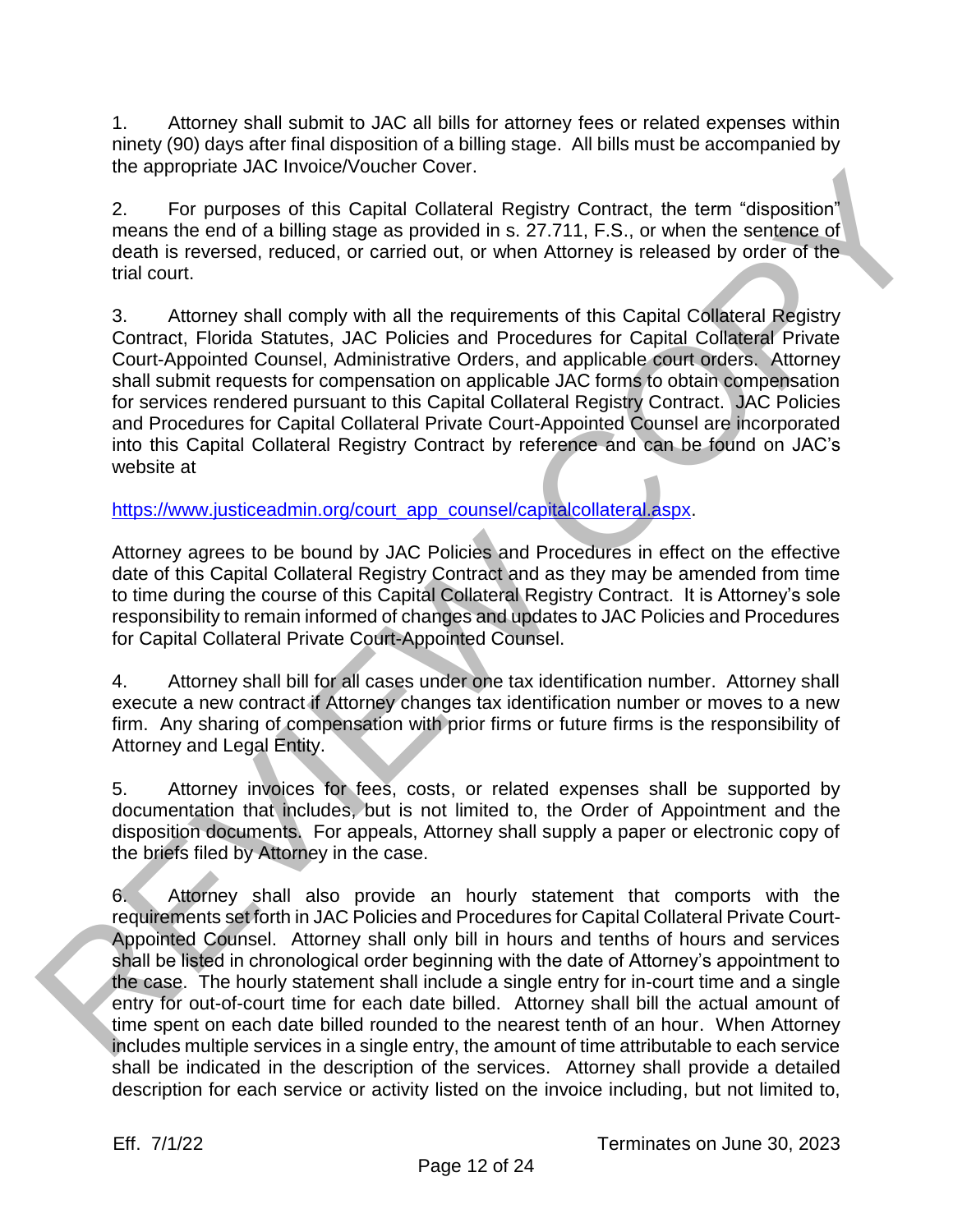the date of service, the increment of time associated with the service or activity, the identification of documents and materials, the number of pages, and the names of deponents and witnesses interviewed, as applicable. If the reported activity involves more than one assigned case, Attorney's time shall be apportioned, as appropriate, among the cases. In no event may Attorney's time exceed the total actual clock time required for the reported activity. Attorney shall also provide a copy of the court's progress docket. Attorney shall not bill for services in a single entry across multiple dates. Attorney shall not bill for more than 10 hours on a single date or more than 50 hours in a calendar week without providing an explanation justifying those hours. The explanation must include the total number of hours billed or to be billed across all cases and an explanation of the particularized need to work these additional hours. Attorney is solely responsible for tracking the number of hours worked across all cases billed through JAC. For billings above the statutory cap, Attorney shall identify the factual and legal issues, in a separate explanatory statement attached to the JAC voucher cover, that render the case extraordinary and unusual, and thus make the case eligible for compensation above the statutory cap pursuant to Florida law. This statement shall include, but not be limited to, the number of witnesses, the number of days of any evidentiary hearing, and the complexity of the factual and legal issues presented to the court. This statement is subject to the Attorney Certification included on the JAC voucher cover and executed by Attorney. opeones and wineses intereviene at a sphenable. It the reported activity involves<br>more than one assigned case, Altomys time shall be appoitioned, as appropriate,<br>among the cases, in mo enter-line, among the measured the bi

7. When billing for in-court time, Attorney shall only bill for time providing services related to the merits of the case, such as time spent in hearing before the court, reviewing case-related documents, or client or witness interviews. Attorney may also bill an appropriate amount for wait time not to exceed 30 minutes (0.5 hours). If Attorney anticipates that the hearing will potentially involve a substantial amount of wait time exceeding 30 minutes (0.5 hours), Attorney is responsible for bringing work on the case or another case so that the time can be used in a productive manner. For services rendered on or after July 1, 2022, Attorney shall provide a detailed explanation for any request in excess of one (1) hour for routine hearings including, but not limited to, calendar calls, status conferences, and pre-hearing conferences. For services rendered on or after July 1, 2022, Attorney waives the right to seek any compensation in excess of one (1) hour if Attorney fails to the provide a detailed explanation for routine hearings in the billing submitted to JAC.

8. Administrative activities do not constitute services for which Attorney may seek compensation. For purposes of this Capital Collateral Registry Contract, administrative activities include, but are not limited, to the following:

a. Services performed by support staff, paralegals, law clerks, and secretaries.

b. Time related to or in furtherance of billing, or time related to defending a disputed bill.

c. Time spent reviewing invoices of due process vendors.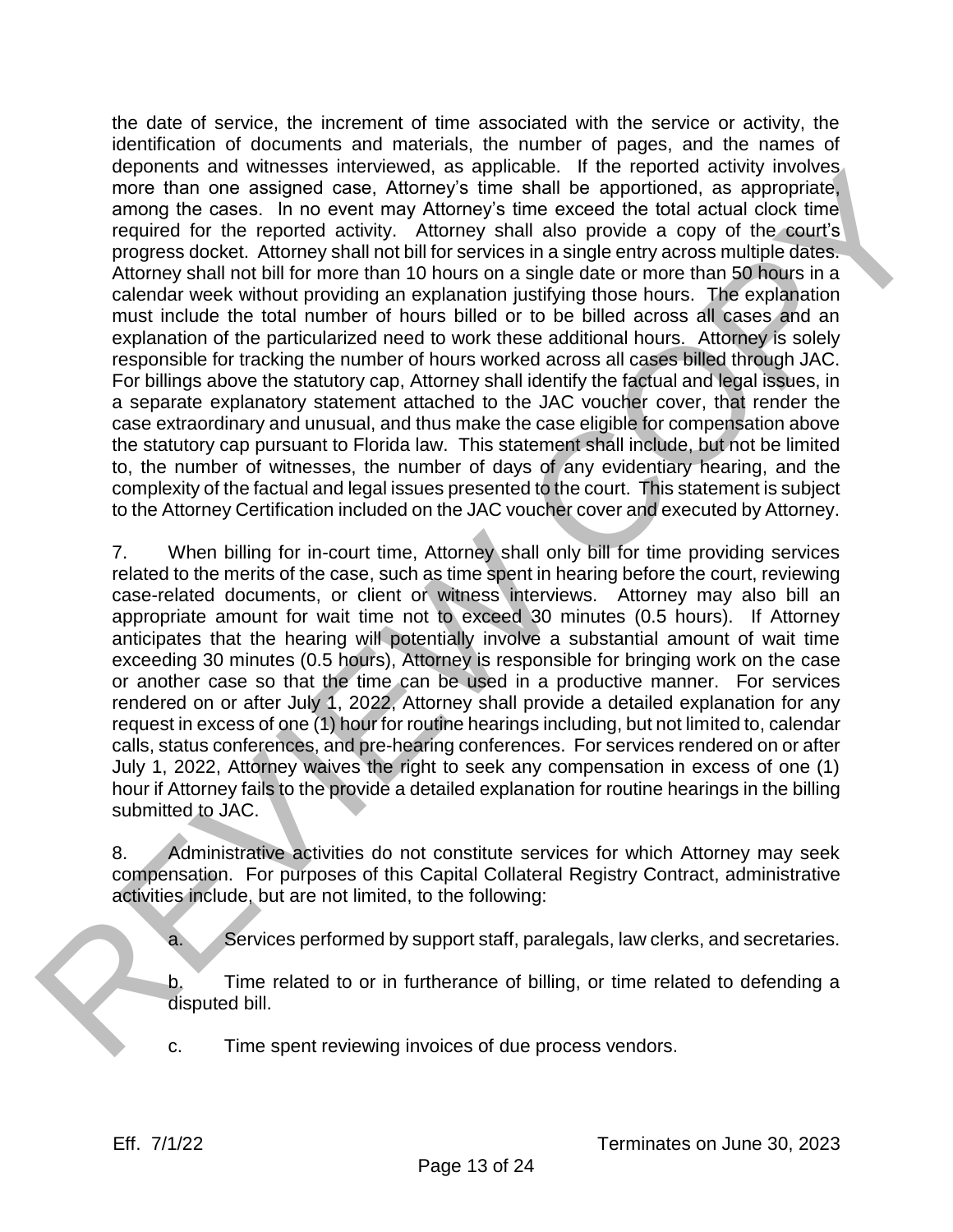d. Time spent preparing motions for attorney fees and costs, investigative and miscellaneous expenses, and time spent in hearing on said motions.

e. Time spent on activities not reasonably related to the merits of the underlying case including time spent preparing and reviewing routine pleadings and documents (such as notices of hearing and depositions, notices of unavailability, subpoenas, and returns of service); calendaring hearings and setting depositions; and providing instructions to staff.

f. Time spent on office or administrative functions including secretarial and administrative work performed by any person, including Attorney.

g. Time spent defending against a bar complaint, 3.850 motion, or other grievance filed by the client.

h. Time spent on any other activity not reasonably related to the defense of the case.

i. Time spent on correspondence with JAC and conversations with JAC personnel.

Attorney agrees not to seek hourly compensation for any such services including, but not limited to, the services listed above.

9. If Attorney provides services related to more than one case, Attorney shall apportion the time spent among all the cases to which the services related regardless of how the cases are billed. If Attorney is in court on multiple cases, the time spent shall be apportioned among all the cases regardless of the manner in which the cases are billed.

10. Attorney shall not seek a court order for payment nor accept payment for a billing before JAC has completed review of a properly presented invoice. The JAC billing audit deficiency is an instrument used to convey that a billing is deficient and does not serve as JAC's Letter of Objection or No Objection to any billing submitted by Attorney. Attorney shall not file a motion for compensation based upon a billing audit deficiency. Attorney shall not file a motion for attorney fees, costs, and/or related expenses until Attorney receives a Letter of Objection or No Objection from JAC. A copy of the Letter of Objection or No Objection must be attached to the motion. If Attorney obtains an order in violation of this subparagraph, Attorney agrees not to contest any motion to vacate filed by JAC. Attorney will not seek to enforce or otherwise compel performance by JAC of an order obtained in violation of this subparagraph. Computer on activities not reasonably related to the morits of the<br>undeflying case including time spearing and reviewing relations per<br>undeflying the spearing and reviewing relations and the more spearing to the<br>unstabilit

11. Attorney shall not seek compensation or reimbursement by JAC for fees, costs, or expenses associated with the defense of a Bar grievance, nor shall Attorney seek a court order for payment or accept payment for such fees, costs, or expenses.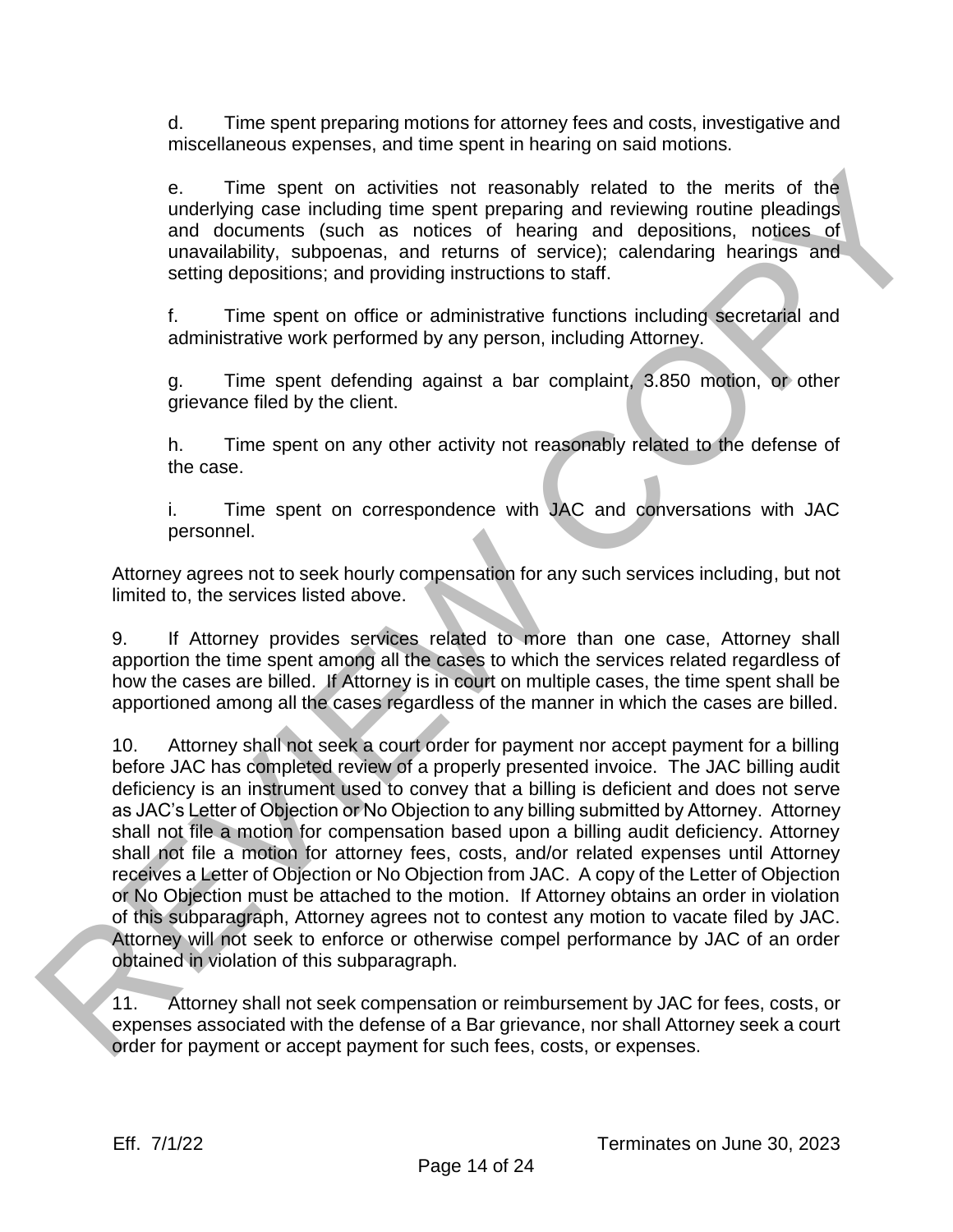12. Except for witness fees authorized by law, Attorney shall not seek compensation or reimbursement by JAC for fees, costs, or expenses associated with being called as a witness in any proceeding related to his or her services under this Capital Collateral Registry Contract including, but not limited to, motions for postconviction relief.

13. Attorney shall provide JAC with a minimum of five (5) business days' notice of any hearing on a motion relating to attorney fees, costs, or related expenses unless JAC affirmatively consents to a lesser amount of notice. Attorney shall provide JAC with copies of all attachments to said pleadings, motions, or other legal documents.

14. Attorney agrees to not object or otherwise contest any request by JAC to appear remotely by telephonic or electronic means at any hearing or other judicial proceeding related to the attorney's appointment, attorney fees, costs, or related expenses.

15. Attorney shall maintain appropriate documentation, including a contemporaneous, current, and detailed hourly accounting of time spent representing Client. If Attorney fails to maintain such contemporaneous and detailed hourly records, Attorney waives the right to seek compensation in excess of statutory limitations. These records and documents are subject to review by JAC, subject to the attorney-client privilege and work product privilege. Attorney shall maintain the records and documents in a manner that enables Attorney to redact information subject to a privilege in order to facilitate and not impede JAC's review of the records and documents. A finding by JAC that Attorney waives the right to seek compensation for failing to maintain detailed and contemporaneous records or for failing to allow JAC to inspect those records shall be presumed to be valid, unless a court concludes that JAC's finding is not supported by competent and substantial evidence. Winters in any proceeding related to risk or interestings in the scene from the Capital columeration and the minimum of the (5) business days related any<br>hearing on a motion relating to attorney fees, costs, or related exp

16. Attorney shall be familiar with the statutory and contractual requirements for submission of billings to JAC. It is Attorney's responsibility to verify that all necessary documentation required for payment of a billing is submitted to JAC prior to or with the initial submission of a billing. Attorney is also responsible for verifying that the case has reached a billable stage and to submit the billing in an amount consistent with contractual and statutory requirements. Repeated failures to submit billings that comport with statutory and contractual requirements constitute good cause for JAC to terminate this Capital Collateral Registry Contract.

17. Any letter of objection or no objection, or audit deficiency notice shall expire one year from the date of issuance. If Attorney or due process vendor fails to act on the letter or notice within one year of issuance, then the billing shall be deemed abandoned without further notice.

XIII. RECORD RETENTION/INSPECTION/PUBLIC RECORDS

1. Attorney shall keep contemporaneous detailed records to enable JAC to verify all costs, expenses, and Attorney's time expended representing Client in the case appointed under this Capital Collateral Registry Contract. The records shall include supporting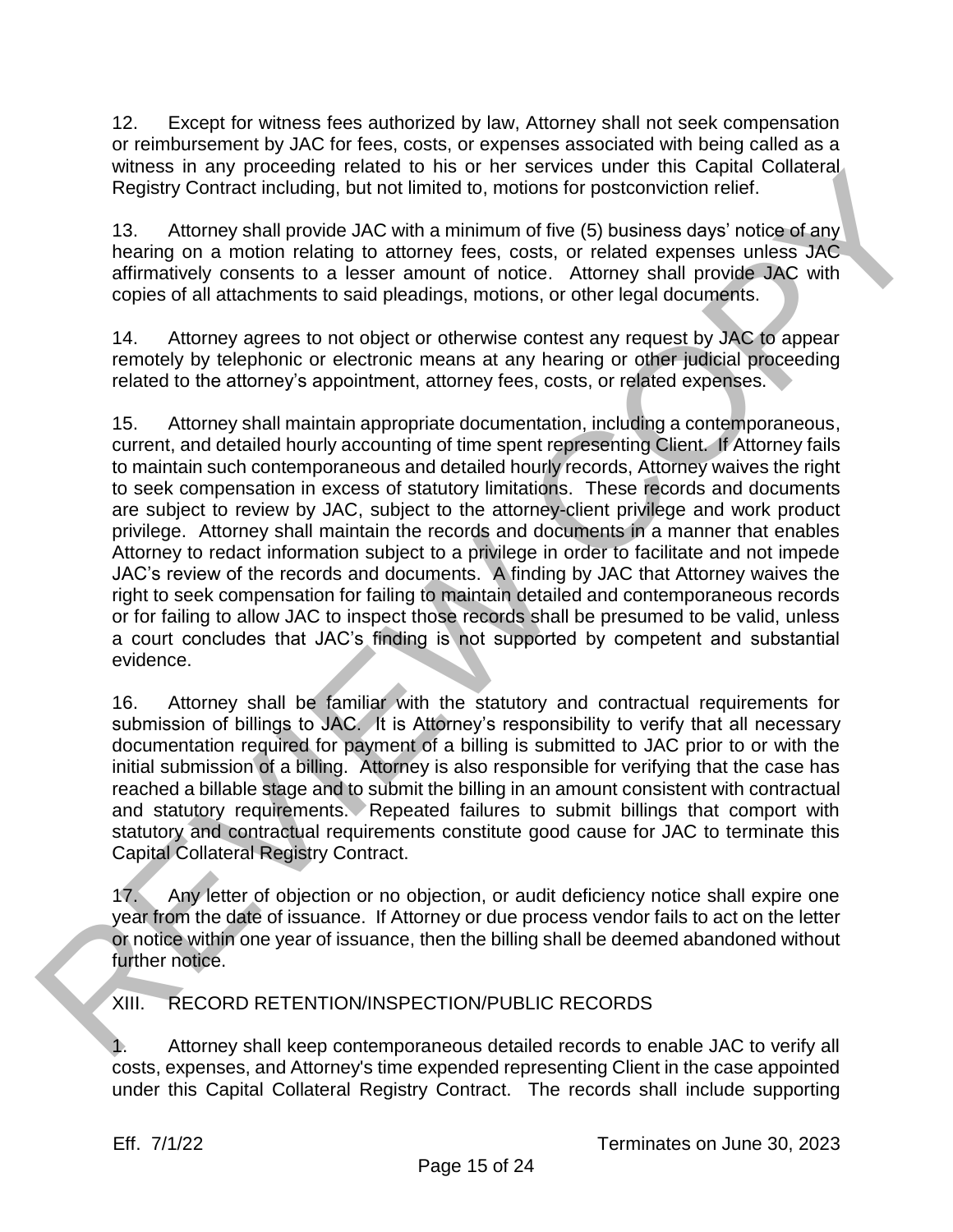documentation necessary to adequately evaluate and substantiate payments made under this Capital Collateral Registry Contract. JAC Policies and Procedures set forth the general requirements for supporting documentation. Attorney shall also maintain appropriate documentation, including contemporaneous and detailed hourly accounting of time spent representing Client. If Attorney fails to maintain such contemporaneous and detailed hourly records, Attorney waives the right to seek compensation in excess of statutory limitations.

2. These records and documents are subject to review by JAC, subject to the attorney-client privilege and work-product privilege. Attorney may redact information from the records and documents only to the extent necessary to comply with the privilege.

3. Attorney shall maintain the records and documents in a manner that enables Attorney to redact information subject to a privilege in order to facilitate and not impede JAC's review of the records and documents.

4. Upon JAC's issuance of a notice of inspection of records and documents as to a particular case, Attorney shall deliver to JAC, or a designated agent, copies of any and all contemporaneous billing records related to that case within a reasonable period of time. This time period shall not exceed thirty (30) days unless an extension is granted by JAC in writing. Attorney's failure to provide the contemporaneous billing records within a reasonable period of time shall be deemed a refusal to allow JAC to inspect the contemporaneous billing records.

5. Attorney agrees to retain, provide, and/or make available for inspection and audit at Attorney's place of business, upon reasonable notice, all books, statements, ledgers, and other financial records relating to services under this Capital Collateral Registry Contract for a period of five (5) years from the date of final disposition or date of payment, whichever is later, or until all federal or state audits that may relate to each payment are complete for the applicable fiscal year, whichever is later, unless ordered sealed by the court. This requirement applies to JAC and other state entities with authority to audit or review Attorney's records including, but not limited to, the Auditor General and the Office of Fiscal Integrity. For purposes of this subparagraph, fourteen (14) days' notice shall be deemed reasonable notice. The failure to allow JAC to inspect such records upon reasonable notice shall be deemed a refusal to allow JAC to inspect those records as to any unpaid case that was pending as of the date of the inspection. general requirements for supporting accumulation, including compensation. Amongly strail also maintains of the displace from a gap propriate documents of the spectra representation for the steady representation for the ste

6. If Attorney fails, refuses, or declines to permit JAC to review documentation for a case as provided in this paragraph, Attorney waives the right to seek, and JAC shall not pay, compensation for that case until JAC has been provided access to documentation. The refusal to allow JAC to inspect contemporaneous records as provided herein is a material breach of this Capital Collateral Registry Contract.

7. A finding by JAC that Attorney waives the right to seek compensation for failing to maintain detailed and contemporaneous records or for failing to allow JAC to inspect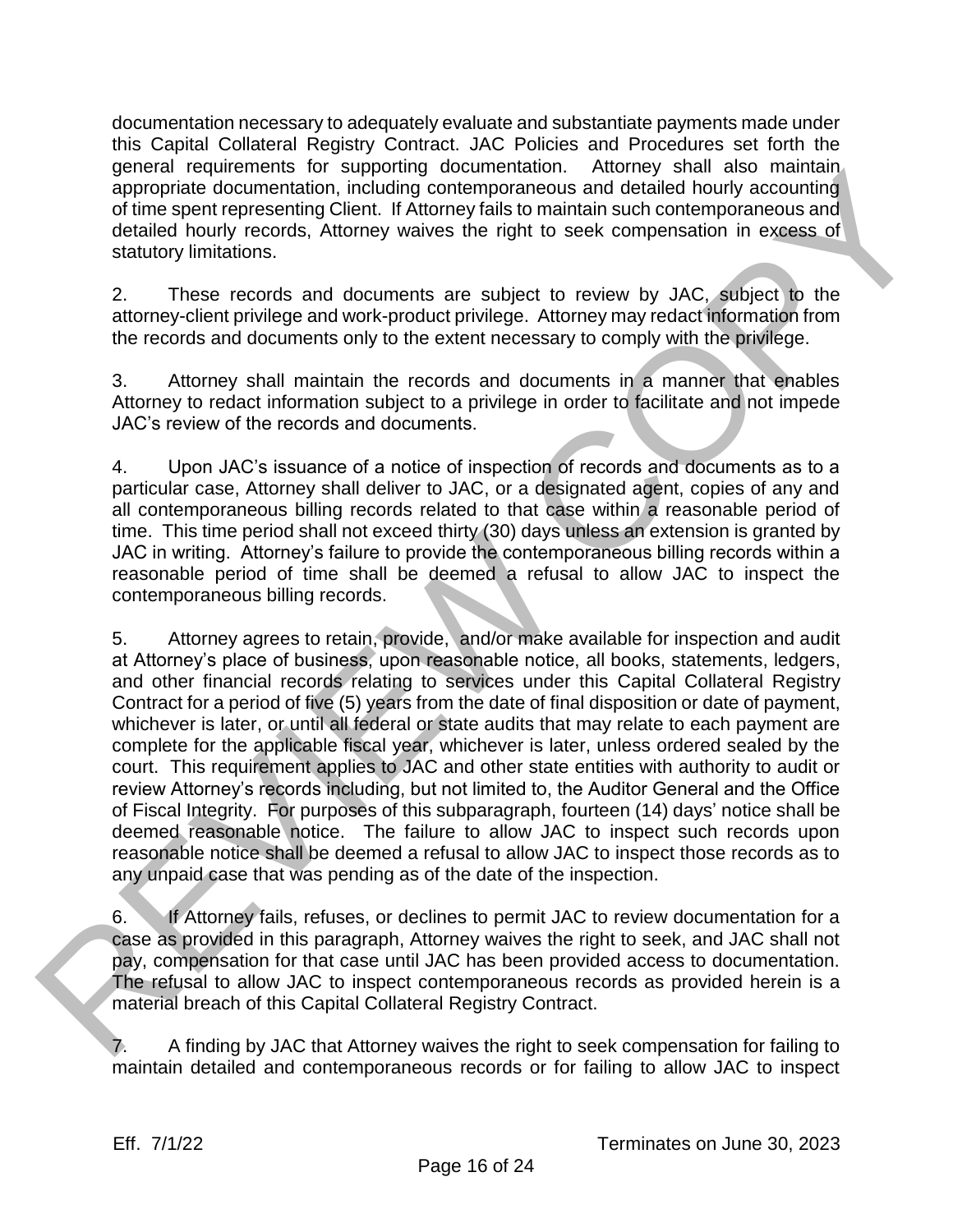those records shall be presumed to be valid, unless a court concludes that JAC's finding is not supported by competent and substantial evidence.

8. JAC retains the authority to inspect Attorney's contemporaneous detailed records even after JAC has made payment. Upon conducting a post-payment review within five (5) years of payment, if JAC determines Attorney has failed to maintain contemporaneous detailed records supporting payments, Attorney shall be liable for repaying JAC any amounts that cannot be substantiated notwithstanding any court order approving payment. Any payment for attorney fees, costs, or related expenses not supported by contemporaneous detailed records is subject to full recovery by JAC. The method of recovery is at the discretion of JAC and may include, but not be limited to, offsets against future payments, direct reimbursement of overpayment to JAC by Attorney, or any other remedies available to a creditor by law. 8. AAC rateins the authority to inspect Attorney's contemporaneous detailed records<br>connected by hear in add pormer. Upon consultant g a bost-pormer review within five<br>detailed records surporting payments. Attorney shall

9. Upon receipt of notice of inspection, audit, or any other form of review from JAC or other state or federal entity including but not limited to, the Auditor General or the Office of Fiscal Integrity, Attorney has a legal duty to preserve all records and information potentially relevant. Any questions Attorney may have as to the relevance of particular records should be resolved in favor of preservation and retention. Attorney must take every reasonable step to preserve all potentially relevant records until further notice. Attorney shall discontinue any and all data destruction or server backup recycling policies that may be employed on electronic data.

10. To the extent that Attorney's records constitute public records under Florida law, Attorney must comply with the requirements of Ch. 119, F.S., and other provisions of Florida law relating to public records. Attorney is solely liable for any fees or costs assessed against Attorney if Attorney fails to comply with a request for public records pursuant to Florida law. In assessing whether records possessed by Attorney constitute public records, Attorney should be familiar with Kight v. Dugger, 574 So. 2d 1066 (Fla. 1990), which concluded that files held in furtherance of representation of an indigent client are not public records.

XIV. ELECTRONIC COMMUNICATION AND ELECTRONIC FUNDS TRANSFER

1. Attorney shall maintain sufficient internet capability, including an email account, to communicate with JAC under this Capital Collateral Registry Contract. Attorney agrees to accept communications from JAC including billing audit deficiencies and Letters of Objection or No Objection via email to pleadings@justiceadmin.org. Any email address registered with JAC must belong to Attorney, Legal Entity, or other persons directly affiliated with Attorney's firm or practice.

2. Attorney agrees to accept legal pleadings including, but not limited to, responses to motions for attorney fees, due process costs, or related expenses by email. Attorney waives the mailing of any such legal pleadings as a prerequisite to legal service of any legal pleading received by email.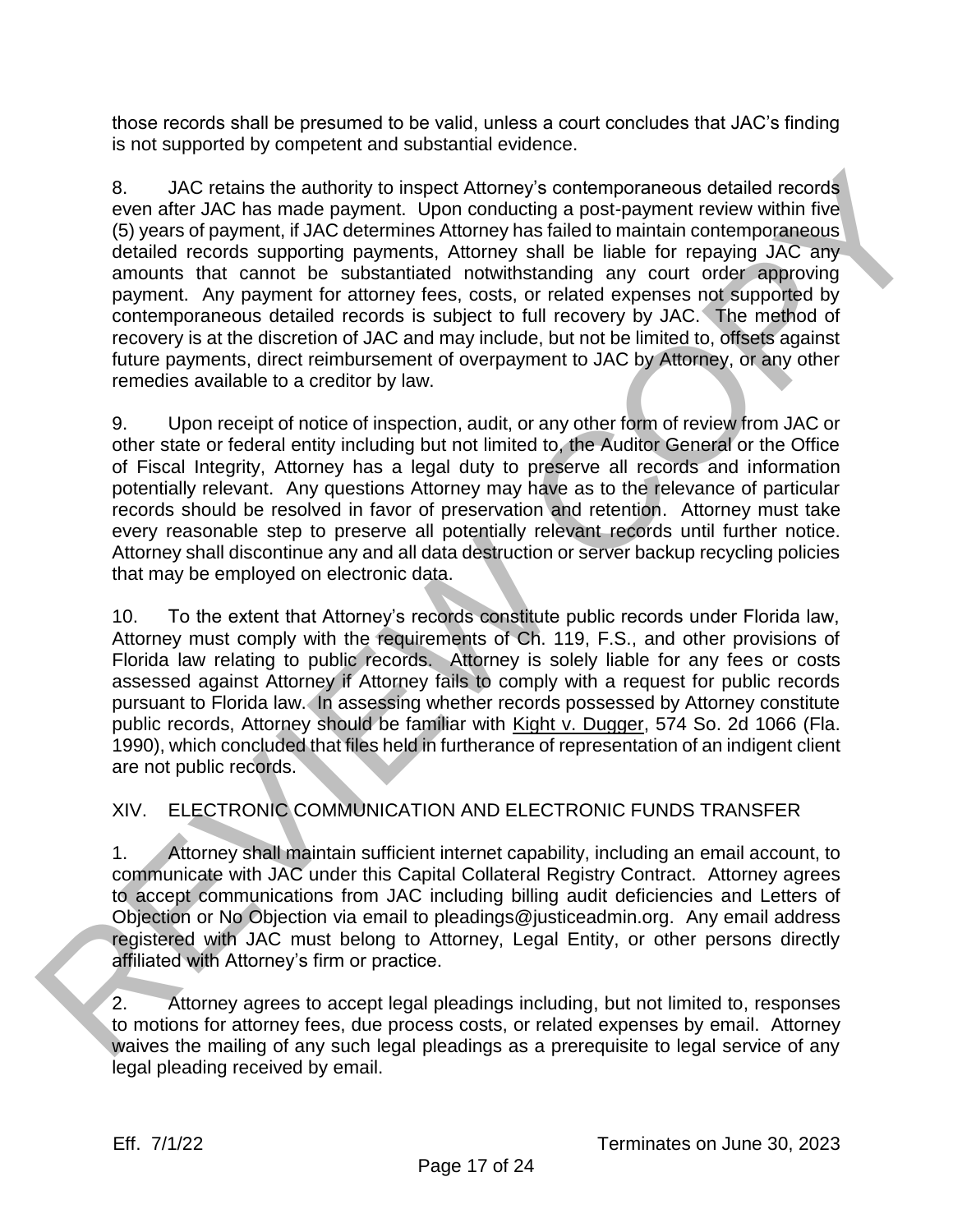3. Attorney agrees to provide JAC with an electronic copy of any legal pleading in the manner directed by JAC Policies and Procedures. Any motion, order, or other legal pleadings for which JAC is an interested party shall be served in the manner directed by the JAC Registry Contract and the JAC Policies and Procedures. Attorney stipulates that a motion, order, or other legal pleading shall not be deemed served on JAC pursuant to the Florida Rules of Court Procedure until served on JAC in the manner required by the JAC Registry Contract and the JAC Policies and Procedures. Legal pleadings, including orders, will not be deemed served on JAC until an electronic copy has been provided in accordance with JAC Policies and Procedures. Any response to a billing audit deficiency shall be submitted via *MyJAC.* Attorney shall not send more than one (1) electronic copy of any legal pleading or other document to JAC. Prior to resubmitting any document, Attorney shall verify that JAC has not received the document. because of which and meta-steal party stail to selected not the main of elected or the main of the court of the control of the control of the control of the control of the control of the control of the control of the contr

4. Attorney shall participate in a direct-deposit program under which Attorney authorizes the transfer of funds electronically to an account in the Attorney's or Legal Entity's name at a federal-chartered or state-chartered financial institution. If Attorney seeks an exemption from this provision, Attorney must submit in writing a request for exemption specifically delineating why Attorney cannot comply with this provision. JAC may exempt Attorney from compliance with this provision only if JAC determines that participation in a direct-deposit program creates a financial hardship for Attorney.

## XV. TERMINATION

1. JAC shall have the right to terminate this Capital Collateral Registry Contract immediately if, in its sole opinion, Attorney or Attorney's agents or employees fail to comply with the terms of this Capital Collateral Registry Contract. Such failure shall constitute a material breach of this Capital Collateral Registry Contract by Attorney. In the event of breach of duty in a case by Attorney, Attorney shall not be entitled to payment of Attorney fees, costs, and expenses for work performed except by court order.

2. Upon thirty (30) days written notice, JAC or Attorney may, without cause, terminate this Capital Collateral Registry Contract. Following termination of this Capital Collateral Registry Contract pursuant to this paragraph, if Attorney is permitted by the court to withdraw from appointed cases, Attorney will be compensated pursuant to ss. 27.703, 27.710, and 27.711, F.S.

3. Attorney is not eligible for any new appointments to cases in the event of termination of this Capital Collateral Registry Contract, unless JAC executes a new Capital Collateral Registry Contract with Attorney. Attorney shall notify the court of the termination of this Capital Collateral Registry Contract.

4. Notice of termination of this Capital Collateral Registry Contract must be in writing and sent via email to pleadings@justiceadmin.org, the email address designated pursuant to this contract. Any notice of suspension of this Capital Collateral Registry Contract by JAC or termination of same by either JAC or Attorney shall be copied to the court.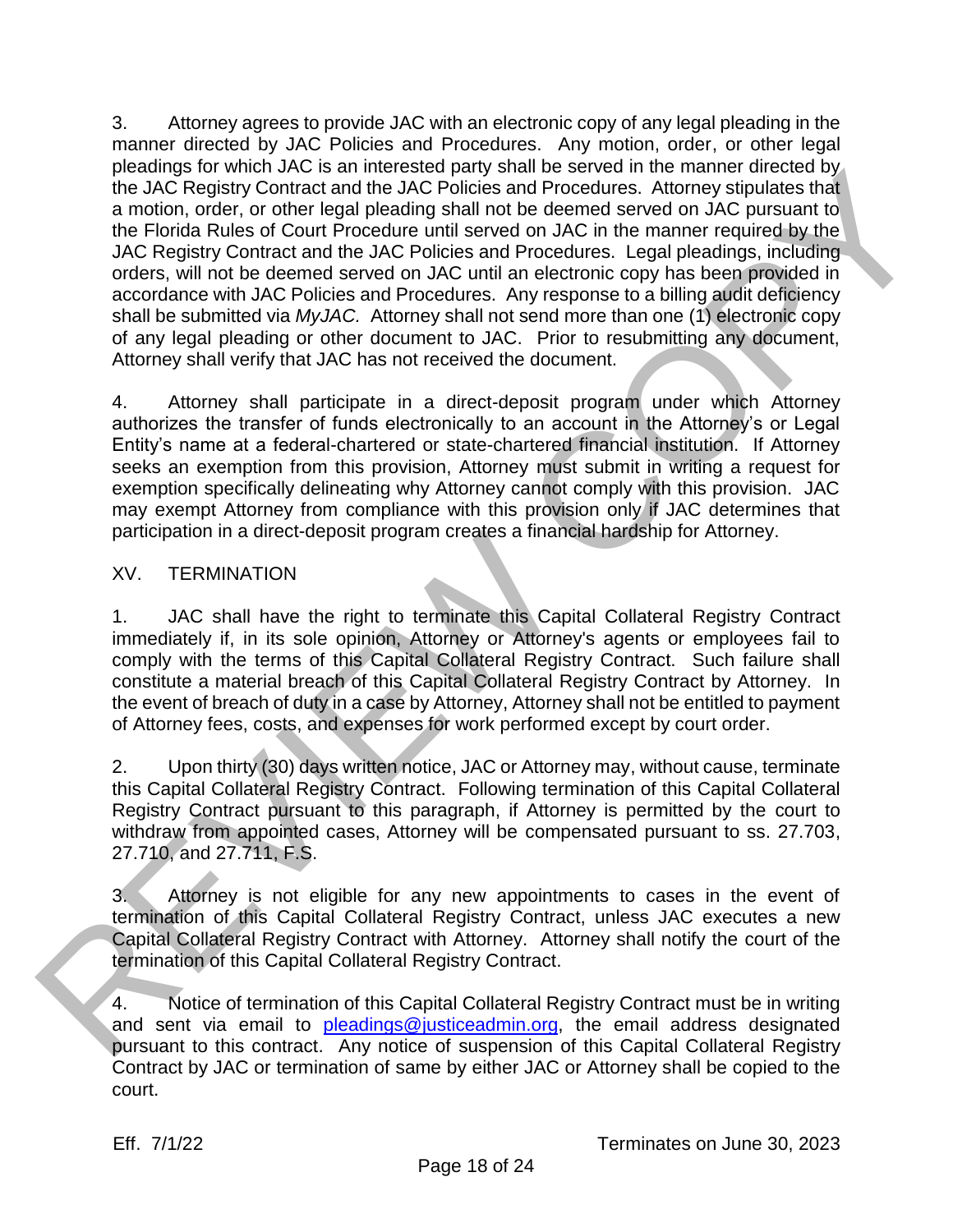5. JAC, at its sole discretion, may suspend this Capital Collateral Registry Contract pending Attorney's failure to maintain status in good standing with The Florida Bar for infractions that are curable. Attorney shall notify the court of the suspension of this Capital Collateral Registry Contract.

## XVI. NO WAIVER/GOVERNING LAW

1. No waiver by either party of any existing default by the other party shall be deemed to waive any subsequent default. All rights hereunder are cumulative, not alternative, and are in addition to any other rights given by law. The validity, construction, and interpretation of this Capital Collateral Registry Contract shall be governed by the laws of the State of Florida and the Florida Constitution.

2. The delay or failure by JAC to exercise or enforce any of its rights under the Capital Collateral Registry Contract shall not constitute or be deemed a waiver of JAC's right thereafter to enforce those rights, nor shall any single or partial exercise of any such right preclude any other or further exercise thereof or the exercise of any other right.

3. Any action arising over any dispute over performance or other terms of this Capital Collateral Registry Contract may only be maintained in the Florida state courts. Venue for all equitable or legal actions arising from or related to this Capital Collateral Registry Contract wherein JAC or the State of Florida is a named party shall be in the appropriate state court in Leon County, Florida. The parties waive any right to jury trial.

4. For purpose of the applicable statute of limitation under general law, any cause of action for compensation in relation to attorney fees and costs, investigative and miscellaneous expenses, or related expenses for a court-appointed case accrues on the date the case reached final disposition. For purposes of this paragraph final disposition means until the sentence of death is reversed, reduced, or carried out, or until Attorney is released by order of the trial court, penality moments rating to marking that the most and may will be reloted bar for the state of the collateral Registry<br>Collateral Registry Contract.<br>
Y.I. No WAIVER/GOVERNING LAW<br>
1. No wave try stiffers party of any existi

5. Attorney waives the right to seek compensation either directly or indirectly on behalf of due process vendors in relation to attorney fees, due process costs, or related expenses once the statute of limitation has expired.

# XVII. SEVERABILITY

The terms and conditions of this Capital Collateral Registry Contract shall be deemed to be severable. If any clause, term, or condition herein shall be held to be illegal or void, such determination shall not affect the validity or legality of the remaining terms and conditions. If a court deems any provision of the Capital Collateral Registry Contract void or unenforceable, that provision shall be enforced only to the extent that it is not in violation of the law. Notwithstanding any such determination, this Capital Collateral Registry Contract shall continue in full force and effect unless a particular clause, term,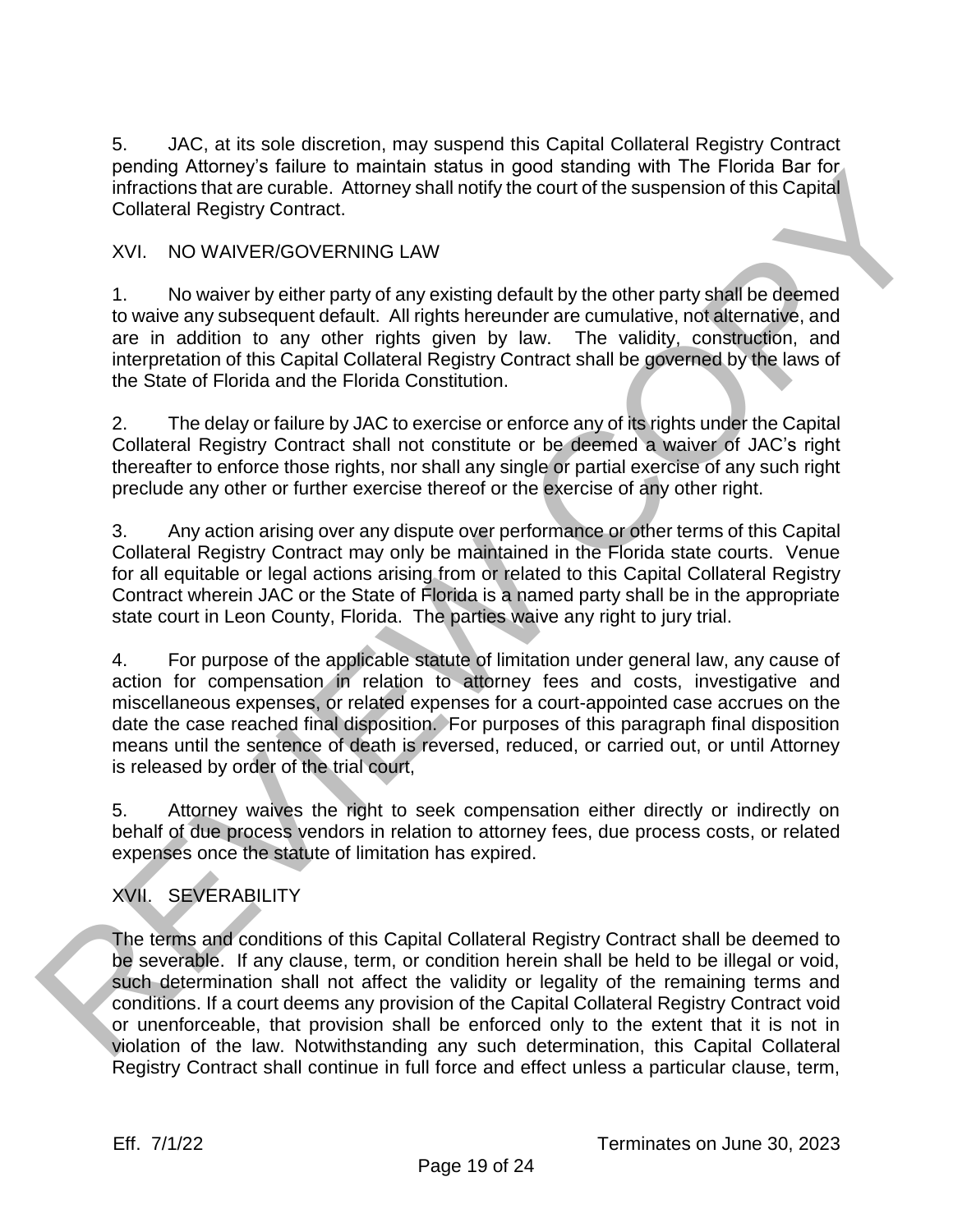or condition held to be illegal or void, renders the balance of the Capital Collateral Registry Contract impossible to perform.

XVIII. AMENDMENT OF CAPITAL COLLATERAL REGISTRY CONTRACT

This Capital Collateral Registry Contract expresses the understandings of the parties concerning all matters covered. No changes or additions to this Capital Collateral Registry Contract or the terms of this Capital Collateral Registry Contract, whether by written or verbal understanding of the parties, their officers, agents, or employees, shall be valid unless in the form of a written amendment executed by the parties.

## XIX. MISCELLANEOUS PROVISIONS

1. Attorney agrees to be responsible for the management and direction of all legal services pursuant to this Capital Collateral Registry Contract.

2. Within thirty (30) days of a change of affiliation of Attorney from Legal Entity, this Capital Collateral Registry Contract may be terminated.

3. Attorney shall affix Attorney's name and bar number on all communications addressed to JAC. Attorney shall keep JAC informed at all times of Attorney's current name, address, telephone and facsimile numbers, email address, and tax identification number. Notification of changes shall be provided in writing to JAC. Attorney shall be responsible for keeping JAC informed of the name, address, telephone and facsimile numbers, email address, and tax identification number of due process vendors utilized by Attorney.

4. For the purposes of this Capital Collateral Registry Contract, the term "case" shall be defined as the matter assigned a case number by the Clerk of Court to the Client. However, assignment of a case number solely for tracking purposes by the clerk may not constitute a case for payment purposes.

5. If Attorney discovers any information that would raise a concern as to the ongoing indigency of the Client, then Attorney shall either advise the court and JAC of the changed circumstances or move to withdraw.

6. To obtain reimbursement for travel expenses for Attorney, due process vendors, or witnesses, Attorney must follow the requirements set forth in s. 112.061, F.S.; the DFS Regulations; and JAC Policies and Procedures. JAC's specific travel procedures are posted on the JAC's website, and Attorney shall abide by these procedures. Attorney may bill only for authorized travel expenses. Attorney must obtain a court order identifying the approved traveler and the purpose of the travel. If any hotel rate will exceed \$150 per night, Attorney shall include the hotel rate in the motion seeking authorization for travel expenses. Any time spent by Attorney or a due process vendor making travel arrangements and preparing travel vouchers is considered clerical work and is therefore XVIII. AMENOMENT OF CAPITAL COLLATERAL REGISTRY CONTRACT<br>
This Coptis Collisteral Registry Comtract expresses the understanding of the parties<br>
concerning all matters covered. No changes or additions to this Capital Collat not billable. Attorney must submit a completed DFS approved travel voucher with any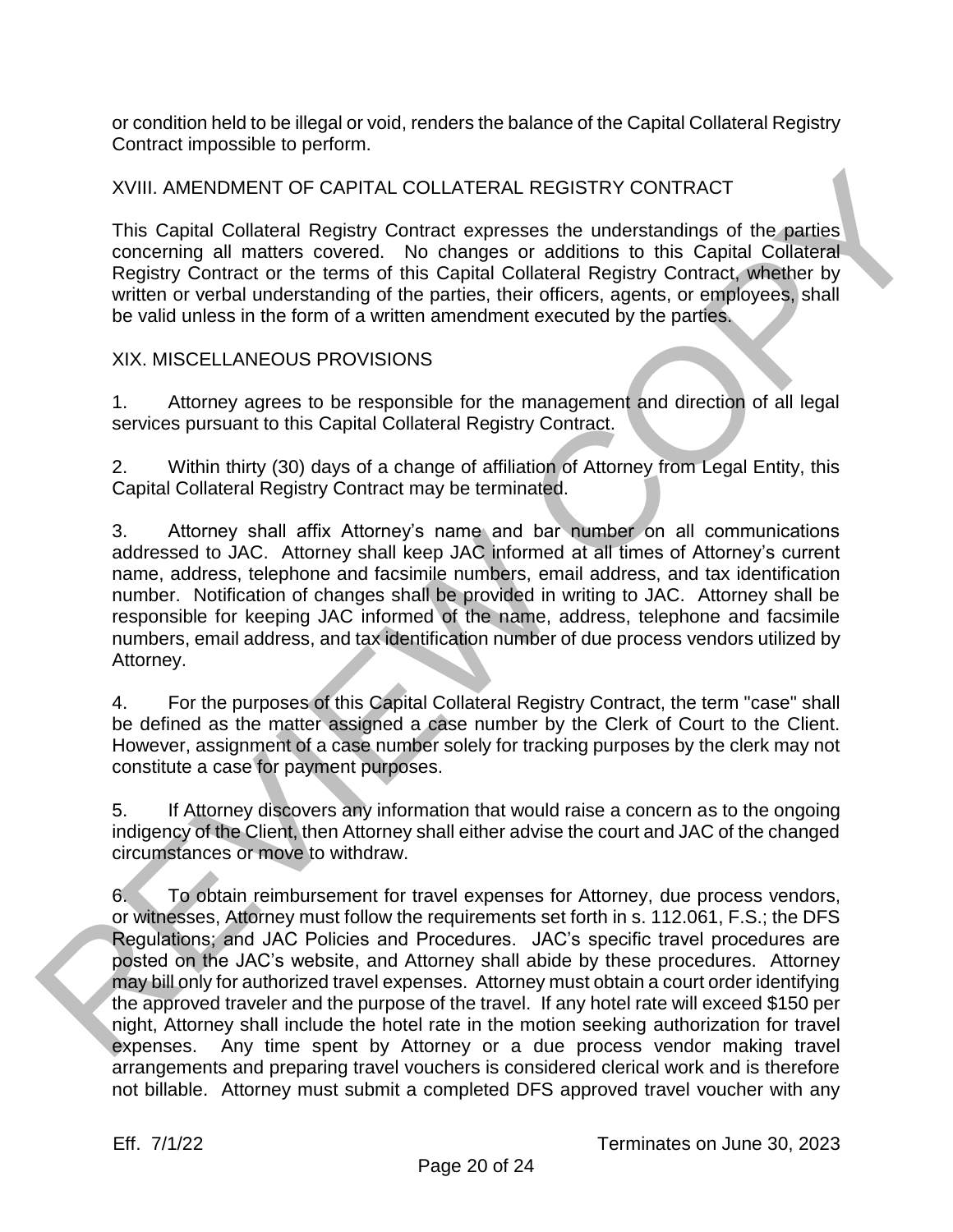request for reimbursement for travel expenses including, but not limited to, any request for reimbursement for mileage. When authorized, mileage will only be reimbursed for distances exceeding fifty (50) miles one way. Reimbursement for mileage is limited to actual mileage traveled using a personal vehicle. JAC reimburses for the actual mileage incurred during a trip. When Attorney travels on multiple cases, the total amount of mileage billed across those cases cannot exceed the actual distance traveled. Attorney cannot seek reimbursement for the same mileage traveled in more than one case. Mileage must be apportioned appropriately so that Attorney receives compensation for the actual mileage traveled using a personal vehicle. Failure to submit a properly completed travel voucher constitutes a waiver of any right to obtain travel expenses.

7. Attorney travel should be limited to travel necessary for the defense of the case. Attorney should consider alternatives to attorney travel whenever feasible. For depositions for which appearing in person would result in significant travel expenses or travel time, Attorney should consider alternatives to appearing in person such as conducting the deposition through the use of communication equipment including video conferencing technology or telephones.

8. In dealing with JAC and its staff, Attorney and Attorney's staff or representatives shall act in a professional and respectful manner. Behaviors that contribute to a hostile, humiliating, or intimidating work environment, including sexual harassment, bullying, and abusive language or behavior, are unacceptable.

9. In appropriate circumstances and at its discretion, JAC may prepay for travel expenses for ordinary witnesses. Prepayment is generally limited to purchase of airline tickets and hotel rooms. Travel expenses of Attorney and due process vendors is through reimbursement only. If JAC prepays for travel expenses for ordinary witnesses, any credit or refund as a result of changes to the reservation or for cancellation are due to the State of Florida and should be directed to JAC in the manner directed by JAC. Attorney is responsible for ensuring that any credit or refund is directed to JAC. For JAC to prepay travel, Attorney must supply JAC with all necessary documentation to arrange the travel and a DFS travel voucher signed by the traveler and Attorney as soon as feasible following the completion of any prepaid travel. Attorney is responsible for notifying JAC of any requested changes to travel arrangements as soon as feasible. Attorney will be responsible for any increases in travel expenses that result from a failure to notify JAC promptly. distances exceeding inty (soli) miles one way. Hemolutement for miles gis lamifies a<br>solution miles a particular parameteristic which is a Continuous for the adult influence<br>incurrent for the same miles as model and more t

10. JAC maintains a searchable database on its website listing due process vendors with current JAC Due Process Contracts. JAC does not verify the professional qualifications of these due process vendors. It is the sole responsibility of Attorney hiring due process vendors to verify their professional qualifications. The inclusion of a due process vendor on JAC's searchable database listing due process vendors in no way suggests or implies JAC's approval or endorsement of that due process vendor.

11. JAC shall not be responsible for delay resulting from its failure to perform if neither the fault nor the negligence of JAC or its employees or agents contributed to the delay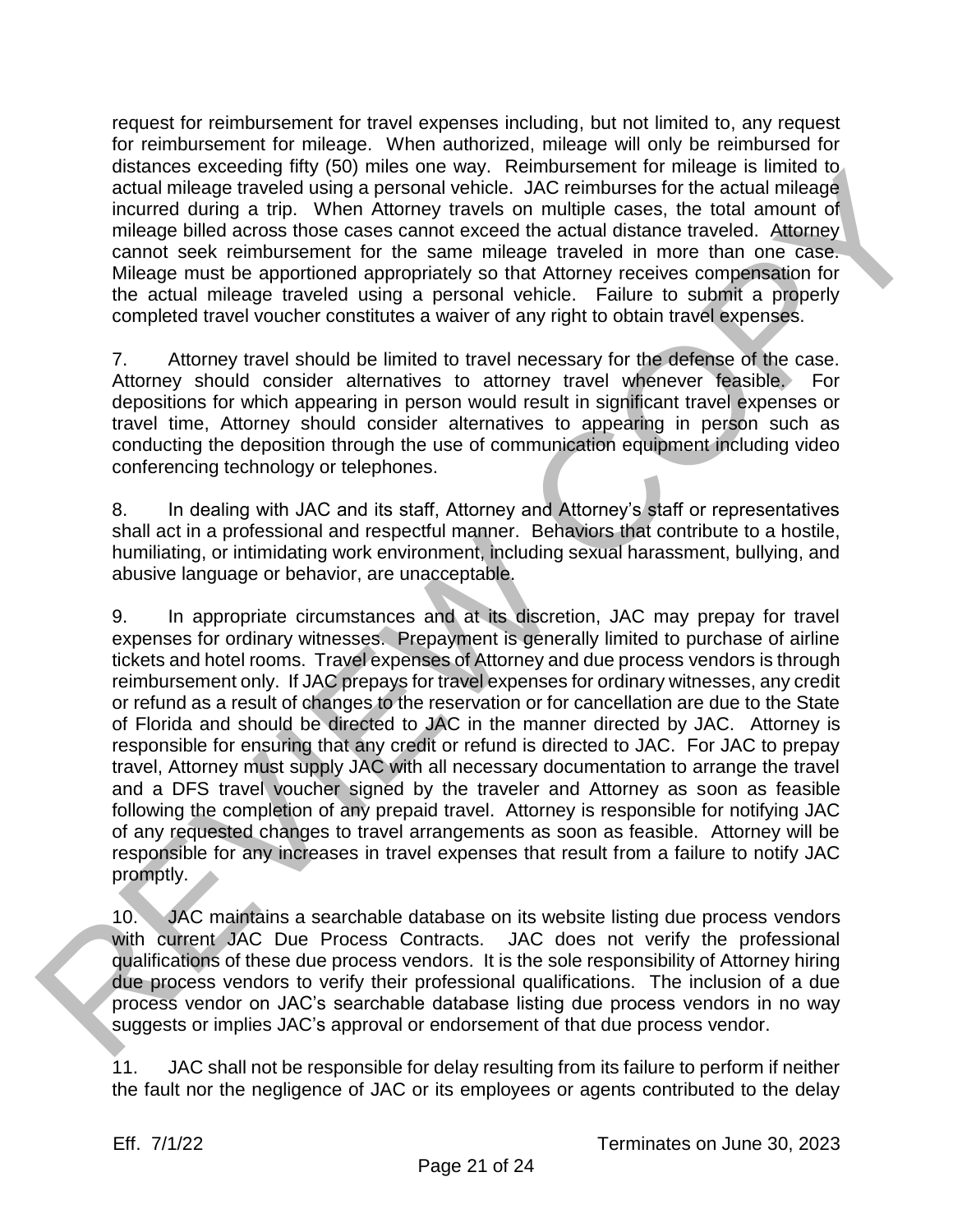and the delay is due directly to acts of God, wars, acts of public enemies, strikes, fires, floods, or other similar cause wholly beyond JAC's control. In case of any delay JAC believes is excusable, JAC shall notify Attorneys and Due Process Vendors in writing of the delay or potential delay and describe the cause of the delay either (1) within ten (10) days after the cause that creates or will create the delay first arose, if JAC could reasonably foresee that a delay could occur as a result, or (2) if delay is not reasonably foreseeable, within five (5) days after the date JAC first had reason to believe that a delay could result. Such notice shall be posted on JAC's website.

12. If an officer, employee, or agent of JAC solicits anything of value from Attorney, including a gift, loan, reward, promise of future employment, favor, or service, Attorney shall notify JAC immediately. JAC maintains a TIPS FORM on its website, which can be used anonymously, through which Attorney may notify JAC. JAC's TIPS FORM is currently located at:

https://www.justiceadmin.org/contact/emailjac.aspx?ToName=JAC%20Tips.

A person who, in good faith, reports wrongful activity meeting the provisions of s. 112.3187, F.S. (Whistle-blower's Act), is protected against retaliation for making such a report. The law also provides for the individual's identity to remain confidential. Regardless as to whether the provisions of the Whistle-blower's Act are met, it is a violation of JAC employment policy for any employee to retaliate against a person for reporting, in good faith, allegations of wrongdoing, or participating in the investigation of such allegations. believes is excusable. An Small northy Momey since Process vennote in whiting or<br>the delay or potential dolby and describe the cause of the delay interret (1) within on (10)<br>days are the the cause and related as of with cr

## XX. ELECTRONIC SIGNATURES

As authorized by s. 668.004, F.S., the Registry Contract shall be executed through electronic signatures. JAC and Attorney understand and acknowledge that electronic signatures will be used to sign the Registry Contract and shall have the same force and effect as a written signature.

## XXI. ENTIRE CONTRACT

1. This Capital Collateral Registry Contract supersedes all prior negotiations, correspondence, conversations, agreements, contracts, or understandings applicable to the matters contained herein and the parties agree that there are no commitments, agreements, contracts, or understandings concerning the subject matter of this Capital Collateral Contract that are not contained in this document. Accordingly, it is agreed that no deviation from the terms of this Capital Collateral Registry Contract shall be predicated upon any prior representations, agreements, or contracts, whether oral or written.

2. The Capital Collateral Registry Contract contains all the terms and conditions agreed upon by the parties, which terms and conditions shall govern all transactions between JAC and Attorney. The Capital Collateral Registry Contract may only be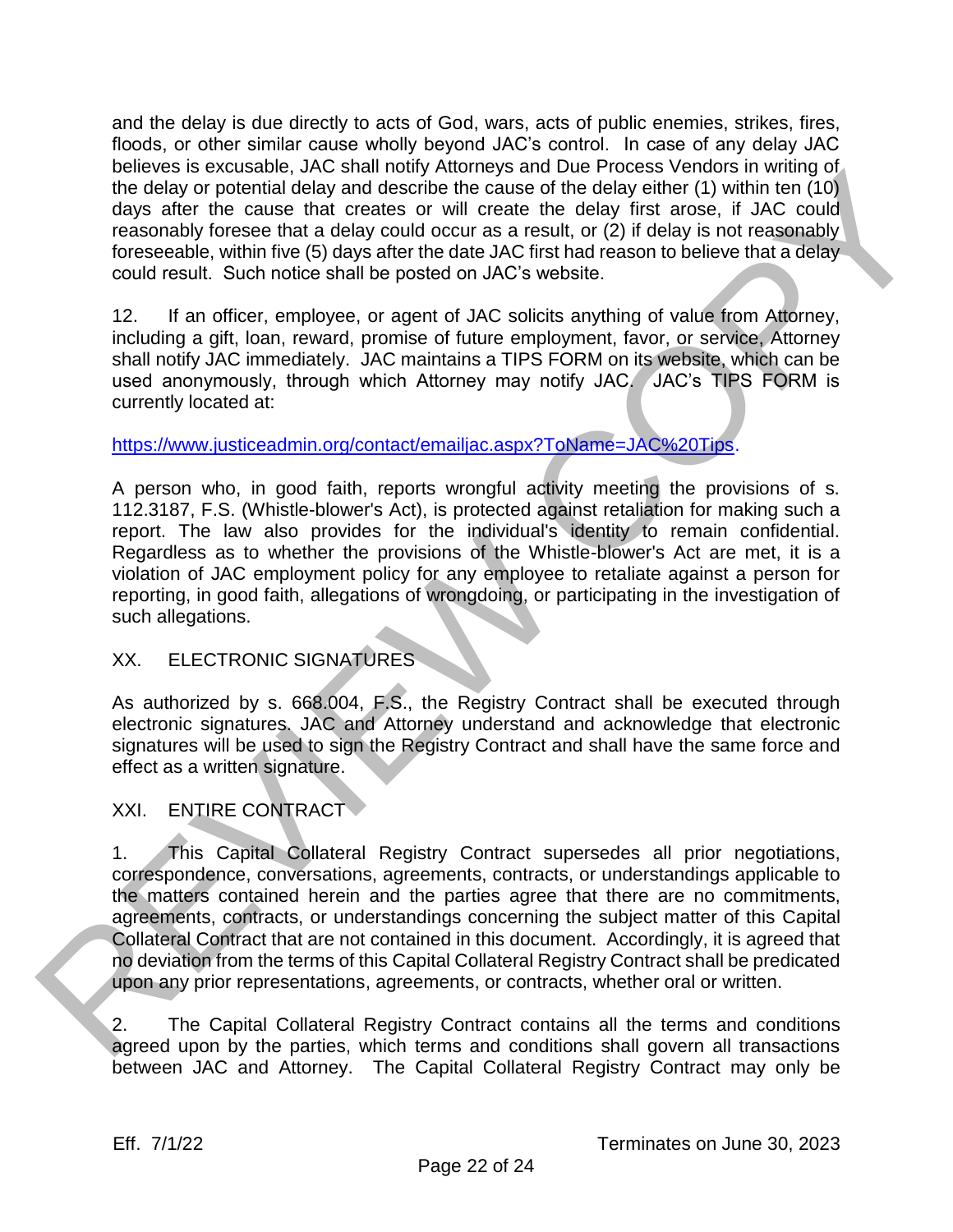modified or amended upon mutual written agreement of JAC and Attorney. No oral agreements or representations shall be valid or binding upon JAC or Attorney.

XXII. THIS CAPITAL COLLATERAL REGISTRY CONTRACT CONSTITUTES A UNIFORM STATEWIDE CONTRACT PROMULGATED BY JAC PURSUANT TO SS. 27.710 AND 27.711, F.S. THIS CAPITAL COLLATERAL REGISTRY CONTRACT MAY NOT BE ALTERED, MODIFIED, OR AMENDED EXCEPT THROUGH A SEPARATE CONTRACT EXECUTED BY ATTORNEY AND AN AUTHORIZED REPRESENTATIVE OF JAC. IF ANY TERM OF THIS CAPITAL COLLATERAL REGISTRY CONTRACT IS ALTERED, MODIFIED, AMENDED, OR OTHERWISE CHANGED TO DEVIATE FROM THE TERMS OF THE UNIFORM STATEWIDE CONTRACT PROMULGATED BY JAC, THEN THIS CAPITAL COLLATERAL REGISTRY CONTRACT IS VOID AB INITIO IN ITS ENTIRETY NOTWITHSTANDING ANY EXECUTION BY AN AUTHORIZED REPRESENTATIVE OF JAC. ALTERATIONS, MODIFICATIONS, OR AMENDMENTS INCLUDE ANY HANDWRITTEN OR TYPOGRAPHICAL CHANGE OR DEVIATION OF ANY OF THE TERMS OF THE UNIFORM STATEWIDE CONTRACT. PERFORMANCE BY JAC UNDER THIS CAPITAL COLLATERAL REGISTRY CONTRACT SHALL UNDER NO CIRCUMSTANCES WAIVE THIS PROVISION. XVIII THIS CAPITAL COLLATERAL REGISTRY CONTRACT POWER TO CONTRACT DOWN CONTRACT REVIEW ON CONSIDERATION CONTRACT PRODUCED BY AND THROUGH A SEPARATE COLLATERAL REGISTRY CONTRACT HAVE THE THROUGH A SEPARATE OF THE CAPITAL CO